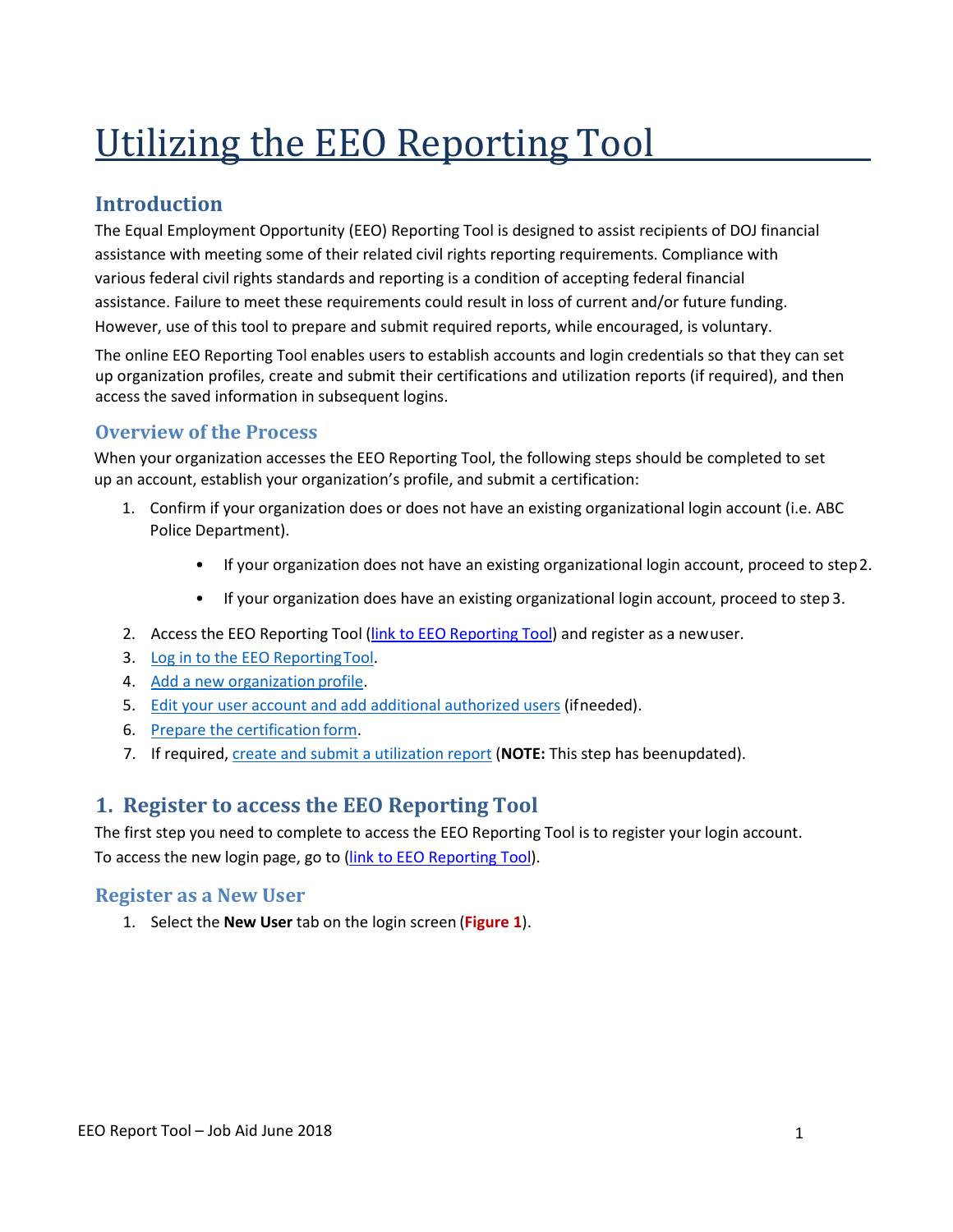| Equal Employment Opportunity Program Reporting Tool                                                                                                                                                                                                                                                                                                                                                                                                                                                                                                   | EEO Log in     |        |
|-------------------------------------------------------------------------------------------------------------------------------------------------------------------------------------------------------------------------------------------------------------------------------------------------------------------------------------------------------------------------------------------------------------------------------------------------------------------------------------------------------------------------------------------------------|----------------|--------|
| The Expan Employment Opportunity (EEO) Program Heponing Tool is designed to assist incipants at<br>CIOJ financial accordance with membra come of their intaked civil highly reporting requirements.<br>Complexion with various technol and rights identicable and reporting is a condition of accepting between<br>Niam of evolvings. Failure to meet these significantes could result in kind of statistic and/or future                                                                                                                             | <b>Service</b> | Logità |
| funding However, use of this books prepare and submit required reports, while enclosing of its<br><b>Wilkelawy</b>                                                                                                                                                                                                                                                                                                                                                                                                                                    | Email Address  |        |
| Crear logged as, this look will provide a sing-by any motivatiant guidance for propering and submitting<br>you EEO CMaaloo Report and/or Certification Form. If you have questions regarding EEO Pringram.<br>Imparements, visit the DOJ Office for Civil Highly (DOR) with the late visit grid attending major                                                                                                                                                                                                                                       | Pansautz       |        |
| Notice to Users                                                                                                                                                                                                                                                                                                                                                                                                                                                                                                                                       | Ling Im        |        |
| You are accessing a 12 S. Covenance adversion system, which includes (2) his computer. (2) Net<br>computer network, (3) all computers connected to this network, and (4) all desture, and alonge inside<br>alterbed to the network of to a computer on the entered. The interrulent system is provided for U.S.<br>Experienced addition and only. Unauthorized or exproper use of this lighters backled in disciplinary<br>action, and call and central periodies. By cause the intrinsien system, you understand and consent to<br><b>Be Milmerg</b> |                |        |
| Tou base to massivable expectation of privacy togething any convenies about thereoffed through in<br>itabi showd an this information system. At any briat, the government may manitur, interrupt, leagely                                                                                                                                                                                                                                                                                                                                             |                |        |

**Figure 1: EEO Reporting Tool Login page**

- 2. Read the information presented in the "What is an Equal Opportunity Program" pop-up andselect Continue.
- 3. Answer the "Is our award subject to the civil rights provisions of the safe streets act?" pop-up by selecting either **Yes** or**No**.

If you select **No**, you will be returned to the OCR web page. You are not required to file.

- 4. On selecting **Yes**, the system opens a 3rd pop-up window regarding special instructions for American Samoa, Guam, Puerto Rico, the Northern Mariana Islands, and the U.S. Virgin Islands.
	- a. If applicable, select the name of your jurisdiction and follow the process outlined.
- 5. To continue into the EEO Reporting Tool, select**Continue**.
- 6. On the New User tab of the EEO Login screen, enter your email address and select **Submit**. The system sends you an email containing a temporarypassword.
- 7. Enter the temporary password and select **Log In**.
- 8. On the Reset Password screen, re-enter the temporary password and then enter a new password. Passwords must meet the minimum requirements listed on the screen. Select **ResetPassword**.

The Create an Organization Profile page displays. Select an existing organization profile or add a new one. See **Add New Organization Profile** to continue.

## <span id="page-1-0"></span>**2. Log In to EEO Reporting Tools**

#### **Log In as an Invited User**

If you are added to an organization profile by another user, you will receive an invitation email. Follow these steps to log in to the EEO Reporting Tool:

- 1. Access the EEO Login page via the link provided in the invitation email.
- 2. On the Login tab, enter your email address and the temporary password provided in the invitation email. Select **Log In** (see **Figure 1**).
- 3. On the Reset Password screen, re-enter the temporary password and then enter anew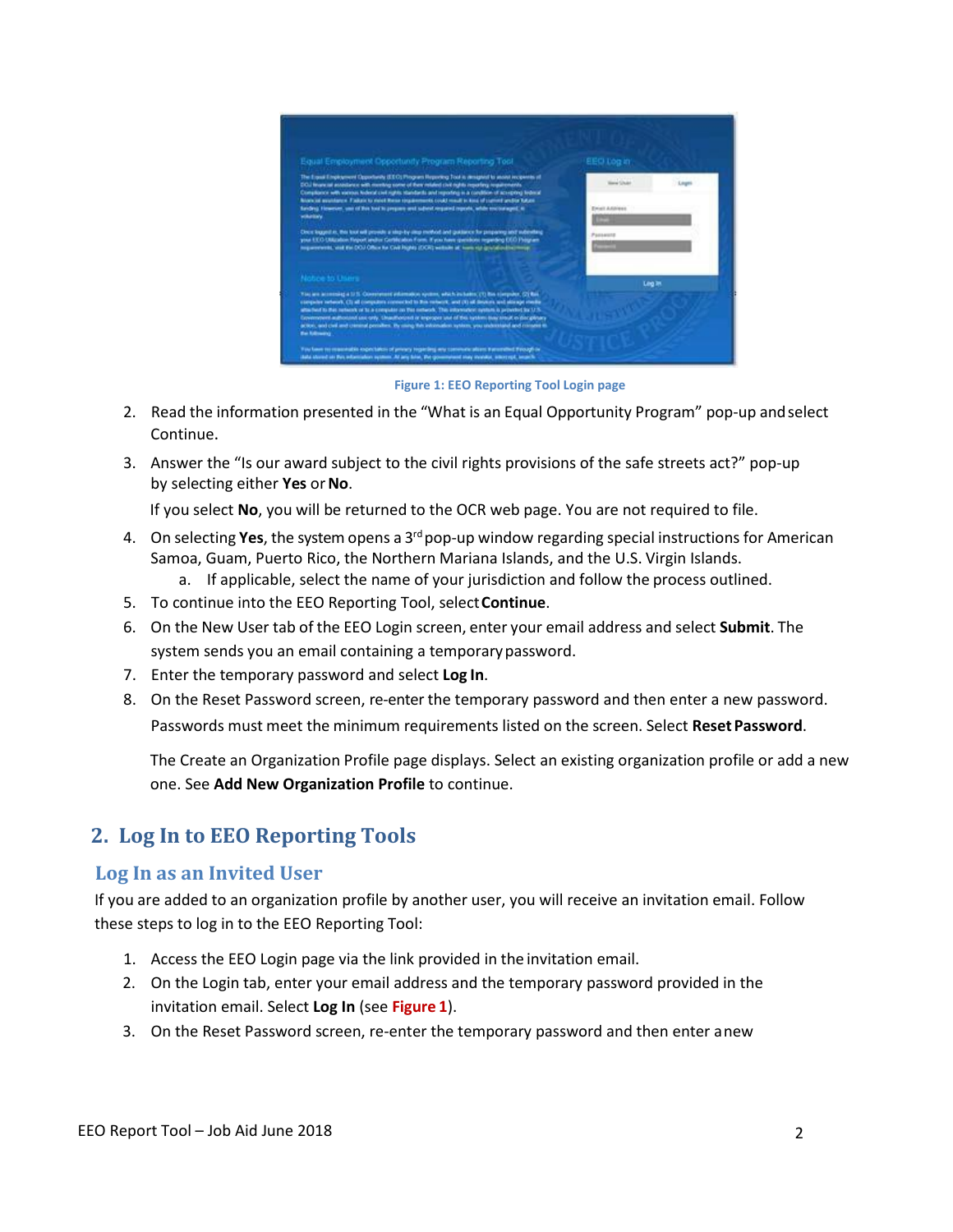password. Passwords must meet the minimum requirements listed on the screen. Select **Reset Password**.

4. Review the presented information and select **Continue**. The Create Organization Profile page displays (**Figure 2**).



**Figure 2: Create Organization Profile page**

Select an existing organization profile or add a new one. See Add New [Organization Profile](#page-2-0) to continue.

## **Log In as an Existing User**

Once you have registered in the EEO Reporting Tool, you can log in to the system by accessing the EEO Login page, entering your registered email and password, and then selecting an organization profile. Any information for an organization that you have previously saved and/or submitted is displayed.

**If you have not logged in to the system for six months or more**, the system displays information on the Equal Opportunity Program, the Safe Streets Act, and Special Instructions presented on one page. Select **Continue** to move to the Create Organization Profile page. When you access the Organization Profile, you are asked to re-verify the profile data.

# **3. Create an Organization Profile**

Once you have established your login account, and have logged in to the EEO Reporting Tool for the first time, you need to create your organization's profile. After the profile is added and saved, you can select it from the Create Organization Profile page.

**NOTE**: You can add multiple organization profiles to your account if you need to submit certifications and utilization reports for more than one organization.

### **Add a New Organization Profile**

- <span id="page-2-0"></span>1. On the Create Organization Profile page, select **Add New Profile** (**Figure 2**).
- 2. A "Notice Regarding EEO Program Data Collection, Maintenance, and Submission" pop-up window is displayed. Select **Accept** to continue.
- 3. Complete the fields in the Organization Profile section (**Figure 3**).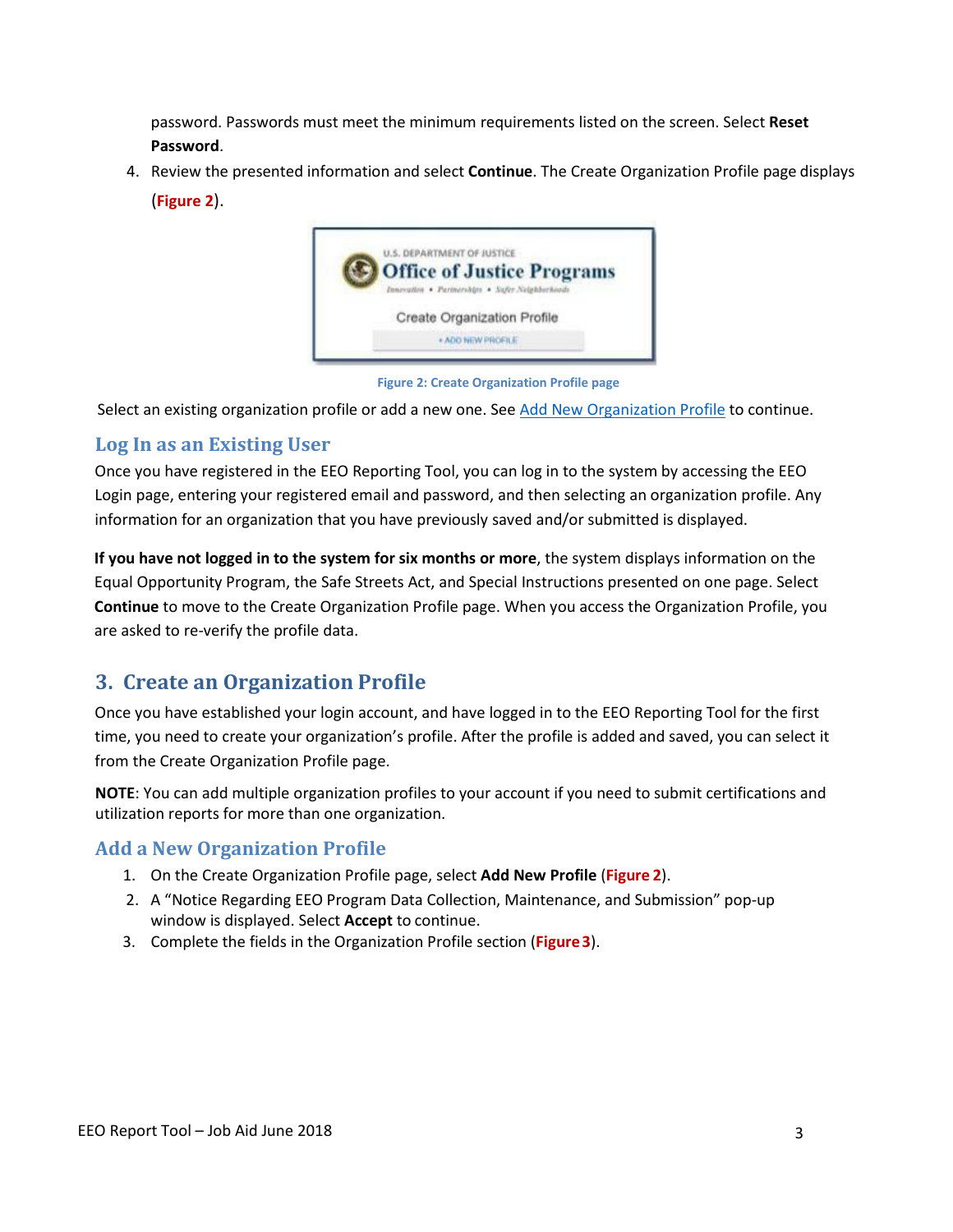|                           |                                           | <b>O</b> lietect Different Organization<br><b>OFAD</b> |
|---------------------------|-------------------------------------------|--------------------------------------------------------|
|                           |                                           |                                                        |
|                           |                                           |                                                        |
|                           |                                           |                                                        |
|                           |                                           |                                                        |
| Organization Profile      |                                           |                                                        |
| Disposite Roman           | Comp & Pierces Striker                    | -Emer althal sobb-                                     |
| Demo Grantee              | demotest@unisys.com                       | (% Pall (Secribal)<br>123456789                        |
| 3440                      | Internal of Crossed Pressure              |                                                        |
| Demo Grantee St           | Demo Contact                              | W.<br>T3N                                              |
| Cost<br>Demo Grantee City | The O'Denig Planet<br>Demo Contact Title  |                                                        |
|                           |                                           | SAM Number                                             |
| <b>HeleTonting</b><br>DE  | Cardod Pylaus Telephone<br>(123) 456-7899 |                                                        |
| <b>Dir Credit</b>         | <b>San altimental</b>                     | Wrider Nations                                         |
| 12345                     | Business.                                 |                                                        |
|                           |                                           | <b>SAVE</b>                                            |
|                           |                                           |                                                        |

**Figure 3: Organization Profile page**

**NOTE:** At least one unique identifier (DUNS Number, EIN, SAM Number, Vendor Number) is required to save the profile. Enter all that apply for your organization. If your organization is a direct recipient of DOJ funding, you must include your DOJ Vendor Number.

4. Select **Save**.

The **Save** button changes into an **Edit** button. To change any of the Organization Profile fields, select the **Edit** button, type in the new data, and select **Save**.

### <span id="page-3-0"></span>**4. Edit /Add Authorized Users**

After you save the new organization profile, two additional sections display on the page: Authorized Users and Certification Submissions (**Figure 4**). The Authorized Users section lists the email address you logged in with by default.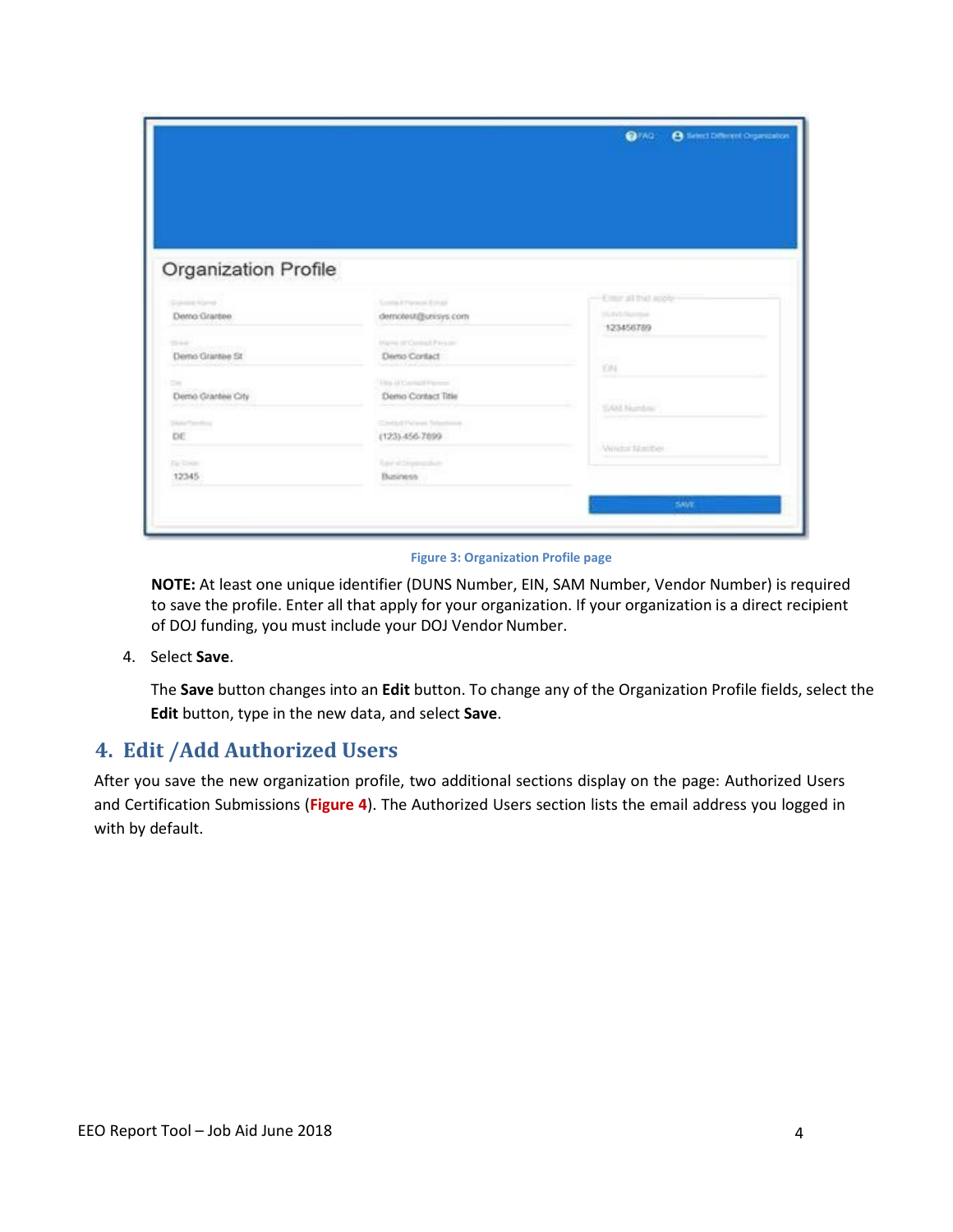|                                        | Organization Profile                                                                                                                         |                                                                                 |                      |                               | Wildem and Shiel Adverty                                                                                                                                                          |
|----------------------------------------|----------------------------------------------------------------------------------------------------------------------------------------------|---------------------------------------------------------------------------------|----------------------|-------------------------------|-----------------------------------------------------------------------------------------------------------------------------------------------------------------------------------|
| Oracless, Nation<br>PHEAS TRINITI R    |                                                                                                                                              | Contract Painter Drugs<br>PETERS PHONES GROUP HISTORY SPIN                      |                      |                               | STATUTE PROPERTY<br>342343343                                                                                                                                                     |
| <b>Street and</b><br>122.Tirahita      |                                                                                                                                              | FUEL- of Contact Person<br>THAT.<br>Plaza and Winstelland, Provincia<br>The CT. |                      |                               | <b>STATE</b>                                                                                                                                                                      |
| E.M.<br><b>To-IX</b>                   |                                                                                                                                              |                                                                                 |                      |                               |                                                                                                                                                                                   |
| Three and Theoretical and<br><b>DE</b> |                                                                                                                                              | Contact Paid in Telephone<br>(223) 224-2424.                                    |                      |                               | <b>SLAN FAURISHE</b>                                                                                                                                                              |
| Die Krein<br>23432                     |                                                                                                                                              | Royal art, Thrasportsstreet<br>Ebable Laive Eighter arment                      |                      |                               | Selected for Florida et                                                                                                                                                           |
|                                        |                                                                                                                                              |                                                                                 |                      |                               | ECVE                                                                                                                                                                              |
|                                        |                                                                                                                                              |                                                                                 |                      |                               |                                                                                                                                                                                   |
|                                        | <b>Authorized Users</b><br>his implement your criplerisation's EBO Plan. Designate this by checking the "hiss implementation Authority" box. |                                                                                 |                      |                               |                                                                                                                                                                                   |
|                                        | Entradit                                                                                                                                     | <b>Phone #</b>                                                                  | <b>Unance Titler</b> | <b><i><u>Flood as</u></i></b> | Ham brogsbestmenstations Auditure thy                                                                                                                                             |
| <b>BEAUTIVE</b><br><b>Takit</b>        | Jetemy Pruservje@rogo solicitos.govv.                                                                                                        | (222)-222-4343                                                                  | Acknots:             | <b>Unane</b>                  | Bradfriedbacksi Vour organizational protes must have at brain one subsidiary uper who has implementation authority. Inplementation subforty means having the legal subforty.<br>అ |
|                                        |                                                                                                                                              |                                                                                 |                      |                               | ECKY                                                                                                                                                                              |
|                                        | Certification Submissions                                                                                                                    |                                                                                 |                      |                               |                                                                                                                                                                                   |

**Figure 4: Authorized Users and Certification Submissions on saved Organization Profile page**

#### **To edit your profile**

- 1. Select the **Edit** button in the Authorized Userssection.
- 2. Add your name, phone #, and title.
- 3. If you have the authority to approve and implement EEO Programs for your organization, select the **Has Implementation Authority**checkbox.
- 4. Select Update.

#### **To add additional authorized users**

- 1. Select the **Edit** button in the Authorized Userssection.
- 2. Select the **Add New Authorized Users** button.

| Name<br><b>CONTRACTOR</b> | Email<br>89 O.U                                                        | Phone #<br><b>MONO</b>              | Users Title<br><b>A A H J A P LAT 100</b> | Role<br>72 C                    | Has Implementation Authority<br>the control of the control of the control of the control of the control of the control of the control of the control of the control of the control of the control of the control of the control of the control of the control |
|---------------------------|------------------------------------------------------------------------|-------------------------------------|-------------------------------------------|---------------------------------|---------------------------------------------------------------------------------------------------------------------------------------------------------------------------------------------------------------------------------------------------------------|
| $\Box$ My Name            | <b>STAR</b><br>decochristiannys com-<br>the property of the control of | Research McVinner<br>(123)-456-7899 | 3022500<br>My Title                       | <b>Lisas</b><br><b>STORY OF</b> | v                                                                                                                                                                                                                                                             |
| $\mathbbm{1}$             |                                                                        |                                     |                                           | User                            | E75%<br>u                                                                                                                                                                                                                                                     |

**Figure 5: Add New Authorized User line**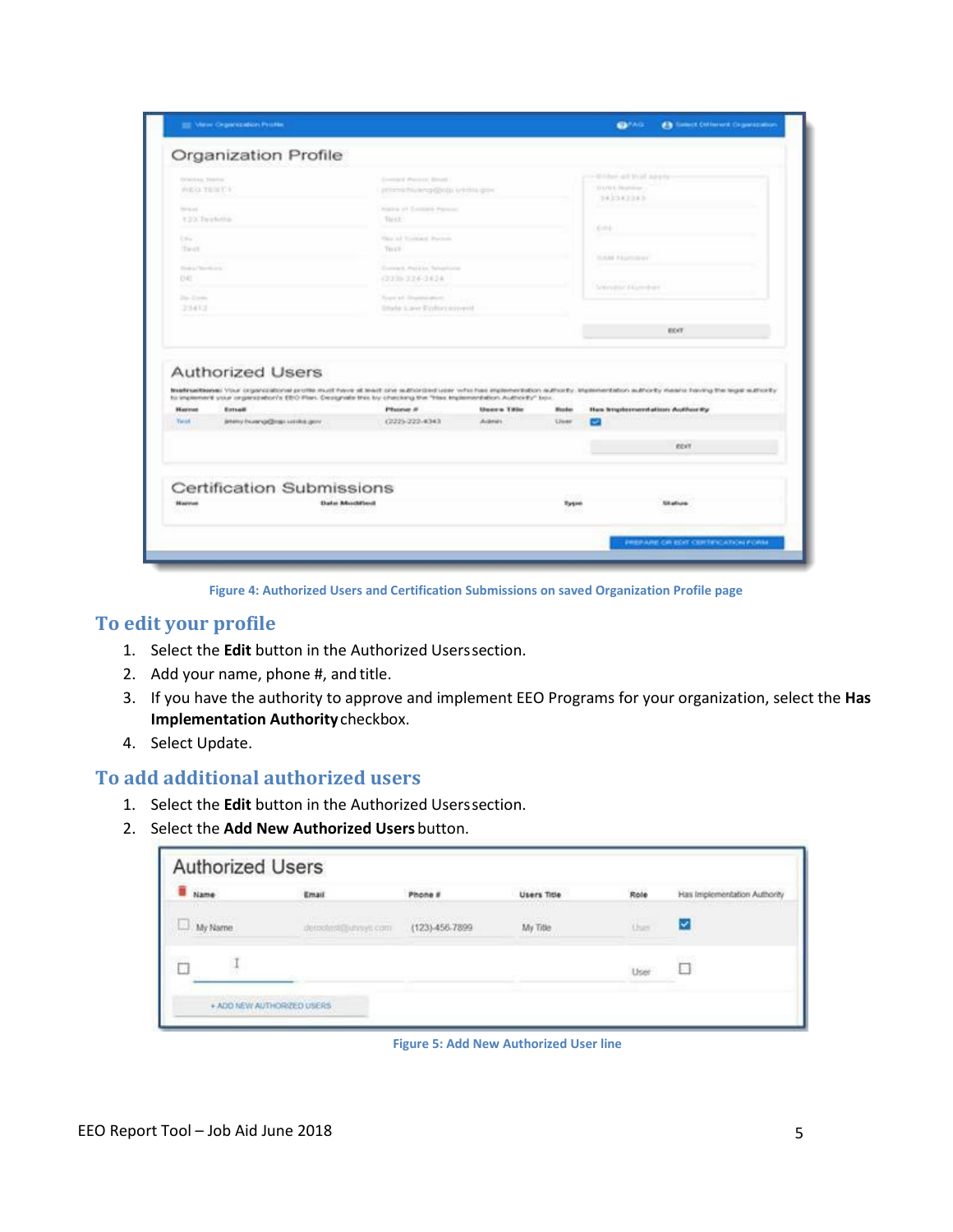- 3. In the new blank line (see **Figure 5**), enter the name, email address, phone # and title of the user you wish to add.
- 4. Select the user's role: **User** or **Read Only**. **NOTE:** Read Only users cannot have authorization permission.
- 5. If the new user has the authority to approve and implement EEO Programs for your organization, select the **Has Implementation Authority** checkbox.

**NOTE:** Your organization must have at least one person with implementation authority as an authorized user.

6. Select **Update**.

The added user is sent an email invitation with a link to the EEO Login page and a temporary password.

#### **To remove a user**

- 1. Select the **Edit** button in the Authorized Userssection.
- 2. Select the checkbox to the left of the user'sname.
- 3. Select the red trash can icon in the header row (see **Figure 5**).
- 4. Select **Update**.

# <span id="page-5-0"></span>**5. Prepare the Certification Form**

The Certification Submissions section on the Organization Profile page lists any previously submitted certification forms. To review a completed form, select its link to open the PDF in a new tab.

#### **Prepare a new certification form**

1. On the Organization Profile page, select the **Prepare or Edit Certification Form** button. A Questionnaire page displays (**Figure 6**). With the data collected here, the system determines which certification form you need to file.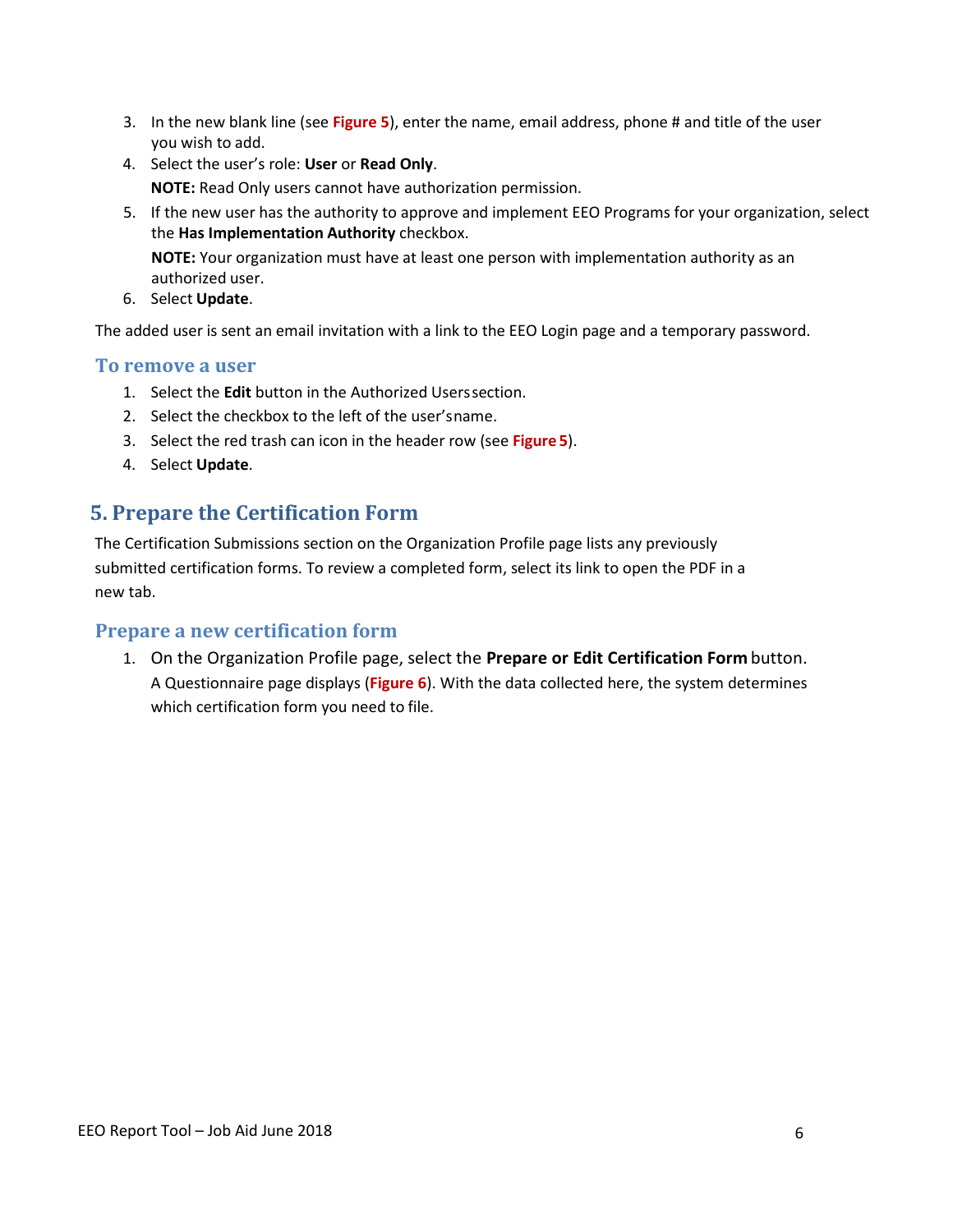| Ven Organization Profile                                                                                   |                     | e Select Different Organization<br><b>OFAD</b>                   |
|------------------------------------------------------------------------------------------------------------|---------------------|------------------------------------------------------------------|
| Questionnaire                                                                                              |                     |                                                                  |
| Topi of Digiorazioni<br><b>Business</b>                                                                    | Number of Employees | Single Largest Grant Amount                                      |
| Filed Unication Report Last Year                                                                           | Type of Recipient   | Certifying for Fiscal Year.<br>Selecting the proper fiscal year. |
| Filed Certification Form Last Year<br>Do you have subayards who receive an amount greater than \$500,0007. | Ŗ                   |                                                                  |
| $\circ$<br>Yes<br>$O$ 100                                                                                  |                     | SAVE                                                             |

**Figure 6: Questionnaire page**

**NOTE:** The system saves your most recently entered data from year to year. When you log in next year and select the **Prepare or Edit Certification Form** button, the Questionnaire page displays your previously submitted data.

- 2. On the Questionnaire page, Indicate whether you filed a utilization report and certification form last year.
- 3. Select values in the following fields: **Number of Employees**, **Single Largest Grant Amount**, and **Type of Recipient**.
- 4. Select the fiscal year for which you are certifying.
- 5. Select the **Yes** or **No** radio button for "Do you have subawards who receive an amount greater than \$500,000?"
	- a. If you select **Yes**, a table displays at the bottom of the page (**Figure 7**). Enter information for each sub-recipient who gets more than 500K in a singlesub-award.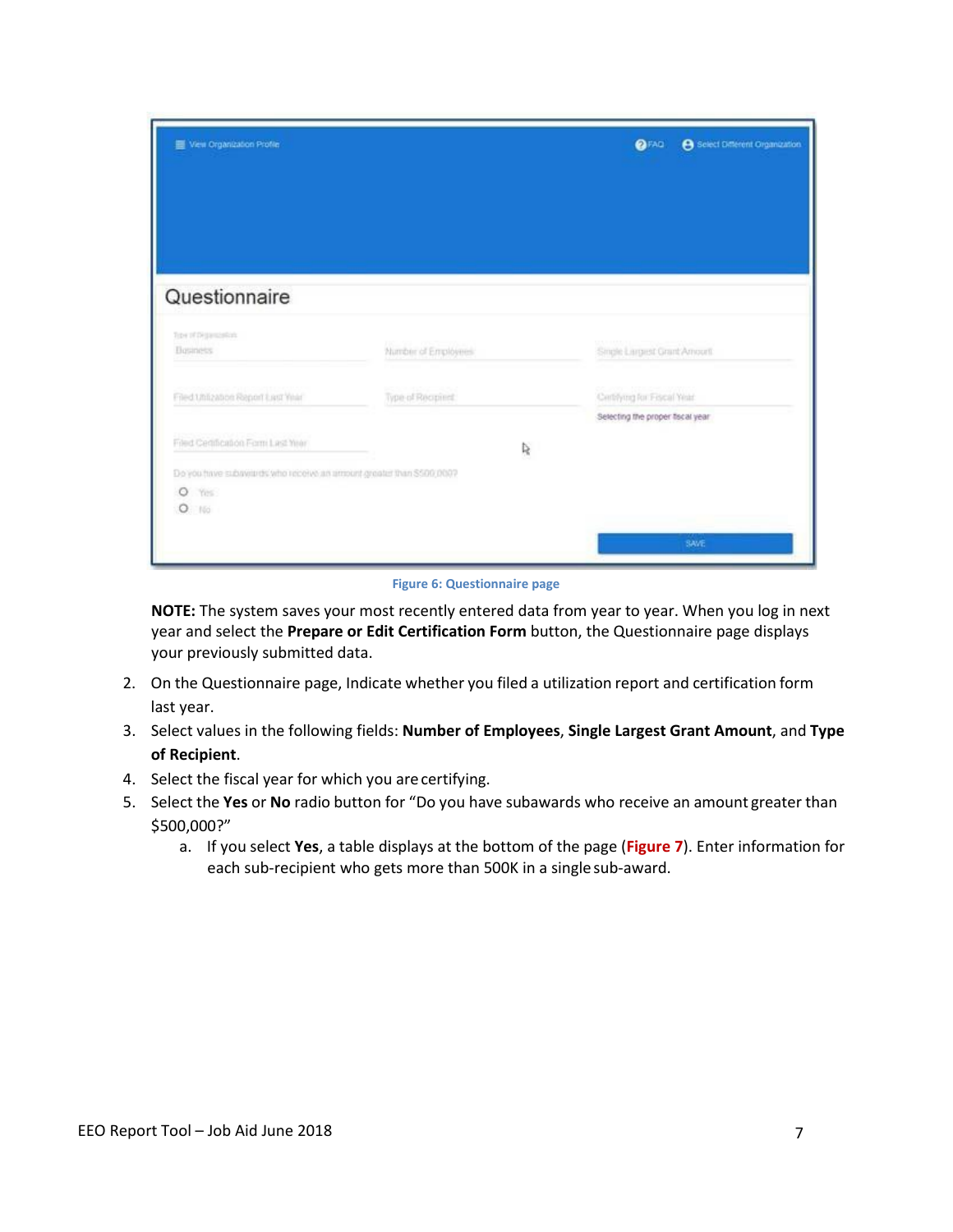| $\bullet$ Yes<br>$\circ$ | $\hbar \mathrm{in}$ |                     |       |  |                                                                                                                                                                         |               |
|--------------------------|---------------------|---------------------|-------|--|-------------------------------------------------------------------------------------------------------------------------------------------------------------------------|---------------|
|                          | reported orice.     |                     |       |  | Please complete the following chart for each subrecipent that your organization subawarded more than \$500,000 in a single subaward. Each subrecipient only needs to be |               |
|                          | Organization Name   | Street <sup>*</sup> | City. |  | State Zip Code Single Largest Grant Amount SAM Number                                                                                                                   | Email Address |
| 1                        |                     |                     |       |  |                                                                                                                                                                         |               |
| 2                        |                     |                     |       |  |                                                                                                                                                                         |               |
| 3                        |                     |                     |       |  |                                                                                                                                                                         |               |
| $\boldsymbol{4}$         |                     |                     |       |  |                                                                                                                                                                         |               |
| 5                        |                     |                     |       |  |                                                                                                                                                                         |               |
| 6                        |                     |                     |       |  |                                                                                                                                                                         |               |
| 7                        |                     |                     |       |  |                                                                                                                                                                         |               |
| b                        |                     |                     |       |  |                                                                                                                                                                         |               |
| $\mathbf{Q}$             |                     |                     |       |  |                                                                                                                                                                         |               |
| 10                       |                     |                     |       |  |                                                                                                                                                                         |               |

#### **Figure 7: Sub-recipient Table**

- 6. Select **Save**.
- 7. The system displays one of the following pages, depending on the data entered: Certification of Exemption or Notice of Acknowledgement of Requirement.

#### **Certification of Exemption**

The system displays the Certification of Exemption page (**Figure 8**) if your organization does not need to file a Utilization Report.

| View Organization Profile                     |                                                                                                   |                         | <b>OFAQ</b>                                            | <b>A</b> Select Different Organization          |  |
|-----------------------------------------------|---------------------------------------------------------------------------------------------------|-------------------------|--------------------------------------------------------|-------------------------------------------------|--|
|                                               |                                                                                                   |                         |                                                        |                                                 |  |
|                                               |                                                                                                   |                         |                                                        |                                                 |  |
|                                               |                                                                                                   |                         |                                                        |                                                 |  |
|                                               |                                                                                                   |                         |                                                        |                                                 |  |
|                                               |                                                                                                   |                         |                                                        |                                                 |  |
|                                               |                                                                                                   |                         |                                                        |                                                 |  |
|                                               | Certification of Exemption                                                                        |                         |                                                        |                                                 |  |
|                                               |                                                                                                   |                         |                                                        |                                                 |  |
|                                               |                                                                                                   |                         |                                                        |                                                 |  |
| Read Instructions                             |                                                                                                   |                         |                                                        |                                                 |  |
| Recipient's Name:                             | Demo Grantee                                                                                      |                         |                                                        |                                                 |  |
| Address:                                      | Demo Grantee St. Demo Grantee City, DE 12345                                                      |                         |                                                        |                                                 |  |
| Recipient Type:                               | Direct                                                                                            | Law Enforcement Agency. |                                                        | No                                              |  |
| <b>DUNS Number</b>                            | 123456789                                                                                         |                         | Vendor Number (only if direct recipient):              | 123456789                                       |  |
| Name of Contact Person:                       | Demo Contact                                                                                      | Title of Contact Person |                                                        | Demo Contact Title                              |  |
| Telephone Number:                             | (123)-456-7899                                                                                    | E-Mail Address          |                                                        | demotest@unisys.com                             |  |
| Subrecipients:                                | Yes.                                                                                              |                         |                                                        |                                                 |  |
|                                               | Declaration Claiming Complete Exemption from the EEOP Requirement                                 |                         |                                                        |                                                 |  |
| The following boxes apply                     |                                                                                                   |                         |                                                        |                                                 |  |
| ta Less thin My employees                     | ruladus Tribe                                                                                     |                         | [7] Medicad limitinglents                              |                                                 |  |
| Manprofit Digwization                         | m Educational Institution                                                                         |                         |                                                        | (2) Receiving a single award(s) less than       |  |
| St Filed Utilization Report in previous year. |                                                                                                   |                         | \$25,000                                               |                                                 |  |
| 1. Test                                       | (responsible official), certify that Demo Grantee                                                 |                         | (recipient) is not required to prepare an EEOP for the |                                                 |  |
|                                               | reason(s) checked above, pursuant to 28 C F R Section 42 302. I further certify that Demo Grantee |                         |                                                        | (recipient) will comply with applicable federal |  |
|                                               | civil rights laws that prohibit discrimination in employment and in the delivery of services.     |                         |                                                        |                                                 |  |
|                                               |                                                                                                   |                         |                                                        |                                                 |  |
| <b>E-SIGN AND CERTIFY</b>                     |                                                                                                   |                         |                                                        |                                                 |  |

**Figure 8: Certification of Exemption page**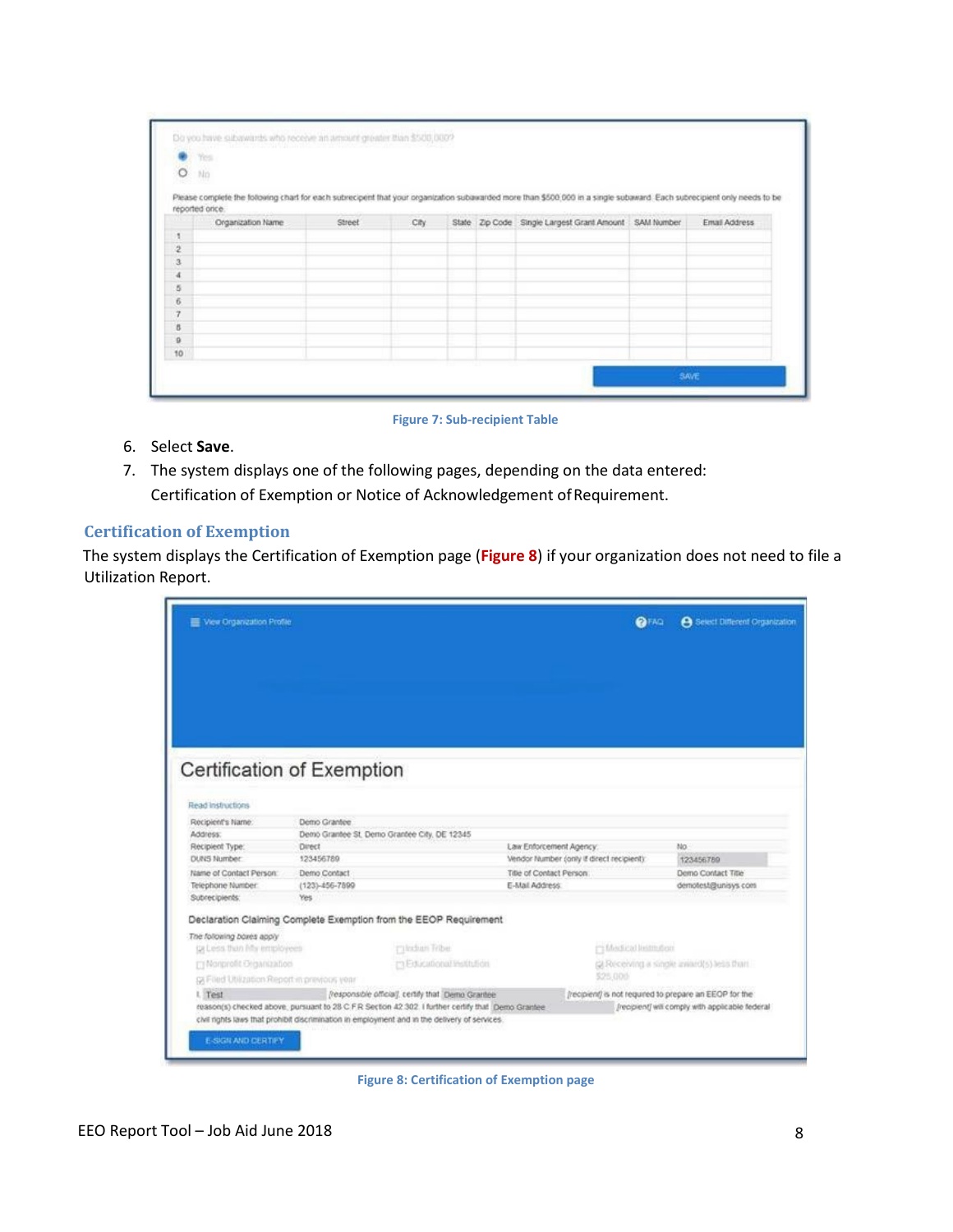- 1. Enter the Vendor Number, as needed, if the organization is a directrecipient
- 2. If you have the authority to approve and implement EEO Programs for your organization, select the **E-Sign and Certify** button. **NOTE:** If you are not the person within your organization who has the authority to implement your EEO Program, a person with this authority, needs to log into the system and complete the next two steps.
- 3. Select **Accept** on the E-Sign Certification Notice.
- 4. Select the **Submit to OCR** button.

The system displays a Thank you page. You have completed the Certification of Exemption process. To go back to the Organization Profile page, select the **View Organization Profile** link in the upper left corner. To work on a different organization's certification, select the **Select Different Organization** link in the upper right corner. To log out, select the drop-down next to your email address in the upper right corner and select **Logout**.

#### **Notice of Acknowledgement of Requirement**

The system displays the Notice of Acknowledgement of Requirement page (**Figure 9**) if your organization is required to file a Utilization Report.

| Wew Organization Profile  |                                                                                                                                                                                                     |                                           | <b>OFAD</b> | <b>A</b> Select Different Organization                            |
|---------------------------|-----------------------------------------------------------------------------------------------------------------------------------------------------------------------------------------------------|-------------------------------------------|-------------|-------------------------------------------------------------------|
|                           |                                                                                                                                                                                                     |                                           |             |                                                                   |
|                           |                                                                                                                                                                                                     |                                           |             |                                                                   |
|                           |                                                                                                                                                                                                     |                                           |             |                                                                   |
|                           |                                                                                                                                                                                                     |                                           |             |                                                                   |
|                           |                                                                                                                                                                                                     |                                           |             |                                                                   |
|                           |                                                                                                                                                                                                     |                                           |             |                                                                   |
|                           |                                                                                                                                                                                                     |                                           |             |                                                                   |
|                           | Notice of Acknowledgement of Requirement                                                                                                                                                            |                                           |             |                                                                   |
|                           |                                                                                                                                                                                                     |                                           |             |                                                                   |
|                           |                                                                                                                                                                                                     |                                           |             |                                                                   |
| Read instructions         |                                                                                                                                                                                                     |                                           |             |                                                                   |
| Recipient's Name:         | Demo Grantee                                                                                                                                                                                        |                                           |             |                                                                   |
| <b>Address</b>            | Derrio Grantee St. Demo Grantee City, DE 12345                                                                                                                                                      |                                           |             |                                                                   |
| Recipient Type:           | Direct                                                                                                                                                                                              | Law Enforcement Agency:                   |             | No                                                                |
| DUNS Number:              | 123456789                                                                                                                                                                                           | Vendor Number (only if direct recipient): |             |                                                                   |
| Name of Contact Person:   | Demo Contact                                                                                                                                                                                        | Title of Contact Person:                  |             | Demo Contact Title                                                |
| Telephone Number:         | $(123) - 456 - 7899$                                                                                                                                                                                | E-Mail Address                            |             | demolest@unisys.com                                               |
| Subrecipients:            | Yes:                                                                                                                                                                                                |                                           |             |                                                                   |
|                           | Declaration Stating that an EEOP Short Form Has Been Submitted to the Office for Civil Rights for Review                                                                                            |                                           |             |                                                                   |
|                           | If a recipient agency has fifty or more employees and is receiving a single award, or subaward, of \$500,000 or more, then the recipient agency must send an EEOP Short Porm to the OCR for review. |                                           |             |                                                                   |
| L Test                    | [responsible official], certify that Demo Grantee                                                                                                                                                   |                                           |             | [recipient], which has fifty or more employees and is receiving a |
|                           | single award of \$500,000 or more, has formulated an EEOP in accordance with 28 CFR pt. 42, subpt. E, and sent it for review on                                                                     |                                           |             | (date) to the Office for                                          |
|                           | Civil Rights, Office of Justice Programs, U.S. Department of Justice.                                                                                                                               |                                           |             |                                                                   |
|                           |                                                                                                                                                                                                     |                                           |             |                                                                   |
| <b>E-SIGN AND CERTIFY</b> |                                                                                                                                                                                                     |                                           |             |                                                                   |

**Figure 9: Notice of Acknowledgement of Requirement**

- **1.** Enter the **Vendor Number**, as needed, if the organization is a directrecipient.
- **2.** If you have the authority to approve and implement EEO Programs for your organization, select the **E-Sign and Certify** button. **NOTE:** If you do not have this authority within your organization, a person who has the authority to implement your EEO Program, needs to log into the system and complete the next two steps.
- **3.** Select **Accept** on the E-Sign Certification Notice.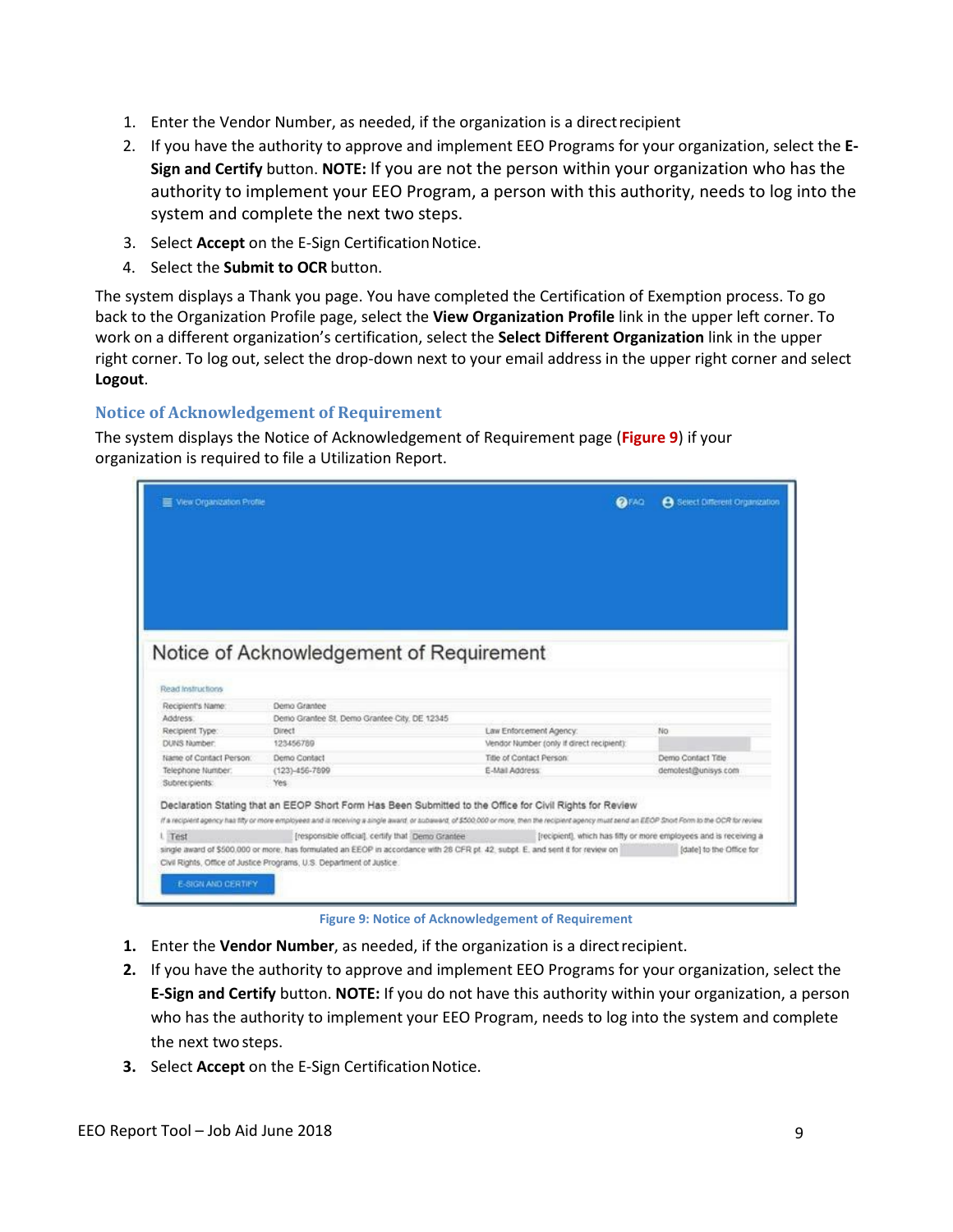- **4.** Select the **Submit to OCR** button.
- **5.** A Utilization Report Required notice (**Figure 10**) pops-up with a **Review Certification Data** and **Work on Utilization Report** button.





- **a.** If you are ready to begin work on the utilization report, select the **Work onUtilization Report** button. Continue with the Create Utilization Report section below.
- b. If you are not ready to begin work on the utilization report, or you wish to review the certification form you saved, select the **Review Certification Data** button to return to the Organization Profile page.

The Organization Profile displays all of the information you have entered in various sections. To review the completed certification form in PDF format, select its link in the Certification Submission section.

To make changes to the certification data, select the **Prepare or Edit Certification Form**  button. The system displays the Questionnaire page with previously entered data. Make changes as needed, select **Save**.

If the new data changes the certification type to be filed, the EEO Program Resubmit Certification notice displays. Select **OK** and continue with the appropriate certification process as described above.

**NOTE**: The updated Certification Form overwrites the fiscal year's previous version.

#### **Log Out and Return Later**

You can log out of the system at any time and return later to continue with the utilization report process. To log out, select the drop-down next to your email address in the upper right corner and select **Logout**.

When you are ready to begin or continue working on the utilization report, log back into the EEO Reporting Tool, select the organization profile, and then select the **Work on Utilization Report** link in blue header (**Figure 11**) or select the **Work on Utilization Report** button at the bottom of the page. Continue with the Create, Edit and View a Utilization Report section below.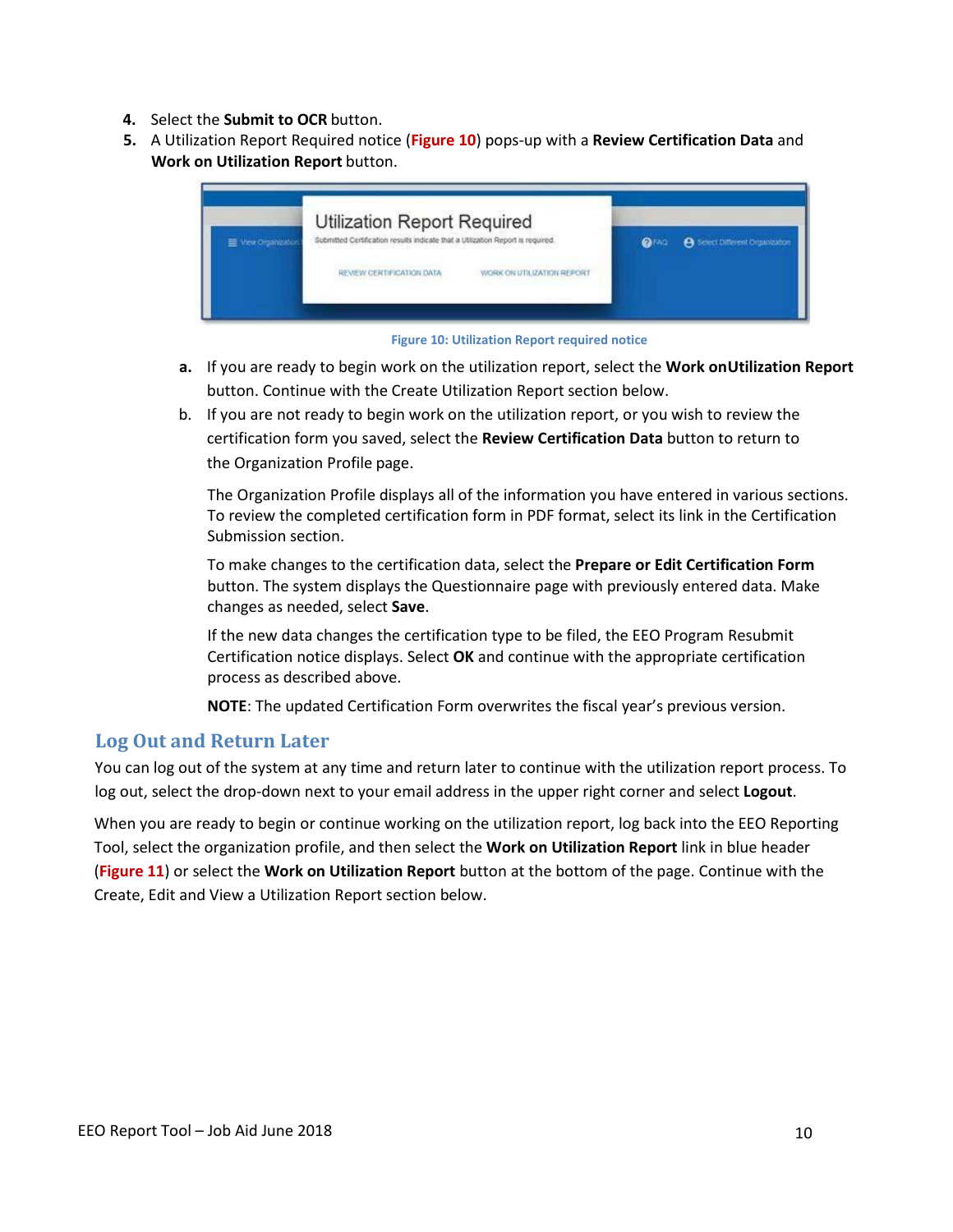

**Figure 11: Work on Utilization Report link**

# <span id="page-10-0"></span>**6. Create, Edit and View a Utilization Report**

The Organization Profile page provides a **Work on Utilization Report** button that takes you to a page displaying a drop-down listing all fiscal years. To create a new report select the appropriate fiscal year for the report you want to create.

If you wish to edit or view a utilization report previously submitted, select the **View Submitted Utilization Reports** button in the Certification Submissions section to navigate to a page that displays a drop-down listing all fiscal years. Select the appropriate fiscal year for the report you want, then select the document icon next to the report.

### **Create a Utilization Report**

- 1. Log in to the EEO Reporting Tool, navigate to the Organization Profile, and select the **Work On Utilization Report** button.
- 2. Verify that the user and organization information is correct (see **Figure 12**). If it is correct, and you are authorized to prepare the EEO Utilization Report, select**Accept**.

| U.S. Organization Junior                                                                           | <b>Office of Justice Programs</b>                                                            | Innovation * Partnerships * Safer Neighborhoods                                                                                                                                                                                                                                                                                                                                                                                                                                                                                   | <b>Profile and Certification</b><br>Logout |
|----------------------------------------------------------------------------------------------------|----------------------------------------------------------------------------------------------|-----------------------------------------------------------------------------------------------------------------------------------------------------------------------------------------------------------------------------------------------------------------------------------------------------------------------------------------------------------------------------------------------------------------------------------------------------------------------------------------------------------------------------------|--------------------------------------------|
| <b>Information Verification</b>                                                                    |                                                                                              |                                                                                                                                                                                                                                                                                                                                                                                                                                                                                                                                   | FAQ                                        |
|                                                                                                    | To begin EEO Utilization Report process, please venty that the information below is consist: |                                                                                                                                                                                                                                                                                                                                                                                                                                                                                                                                   |                                            |
| User Information                                                                                   |                                                                                              |                                                                                                                                                                                                                                                                                                                                                                                                                                                                                                                                   |                                            |
| + Name Text<br>- Title Test<br>- Email: danny kuong@ogs usdoj.gov<br>- Phone: (555)-555-5555       |                                                                                              |                                                                                                                                                                                                                                                                                                                                                                                                                                                                                                                                   |                                            |
| Organization Information                                                                           |                                                                                              |                                                                                                                                                                                                                                                                                                                                                                                                                                                                                                                                   |                                            |
| · Name: Eeo Demo Racording<br>· Address Feo Street<br>· City: Eao City<br>* State MA<br>$-7602220$ |                                                                                              |                                                                                                                                                                                                                                                                                                                                                                                                                                                                                                                                   |                                            |
|                                                                                                    |                                                                                              | I wirly that the above User and Organization Information is conect and I am authorized to prepare the EEO Utilization Report for the Isled organization.                                                                                                                                                                                                                                                                                                                                                                          |                                            |
|                                                                                                    | information on the EEO Program requirement see OCR's writishe                                | The Equal Employment Opportunity (EEO) Program system was designed to assist DOJ grantees meet the civil rights regulatory requirements of 25 C F R, Section 42 301-305.<br>You are not required to use this system to prepare your EEO Program related Utilization Report. However, be aware that failure to use this system does not remove or change<br>your organization's requirement to prepare a written EEO plan, maintain related records and submit portions of the plan (including a UNEation Report) to OCR. For more |                                            |
|                                                                                                    |                                                                                              | Not Accept<br>Accept                                                                                                                                                                                                                                                                                                                                                                                                                                                                                                              |                                            |
|                                                                                                    |                                                                                              |                                                                                                                                                                                                                                                                                                                                                                                                                                                                                                                                   |                                            |

#### <span id="page-10-1"></span>**Figure 12: Information Verification page**

The system displays the Utilization Report History page (**Figure 13**).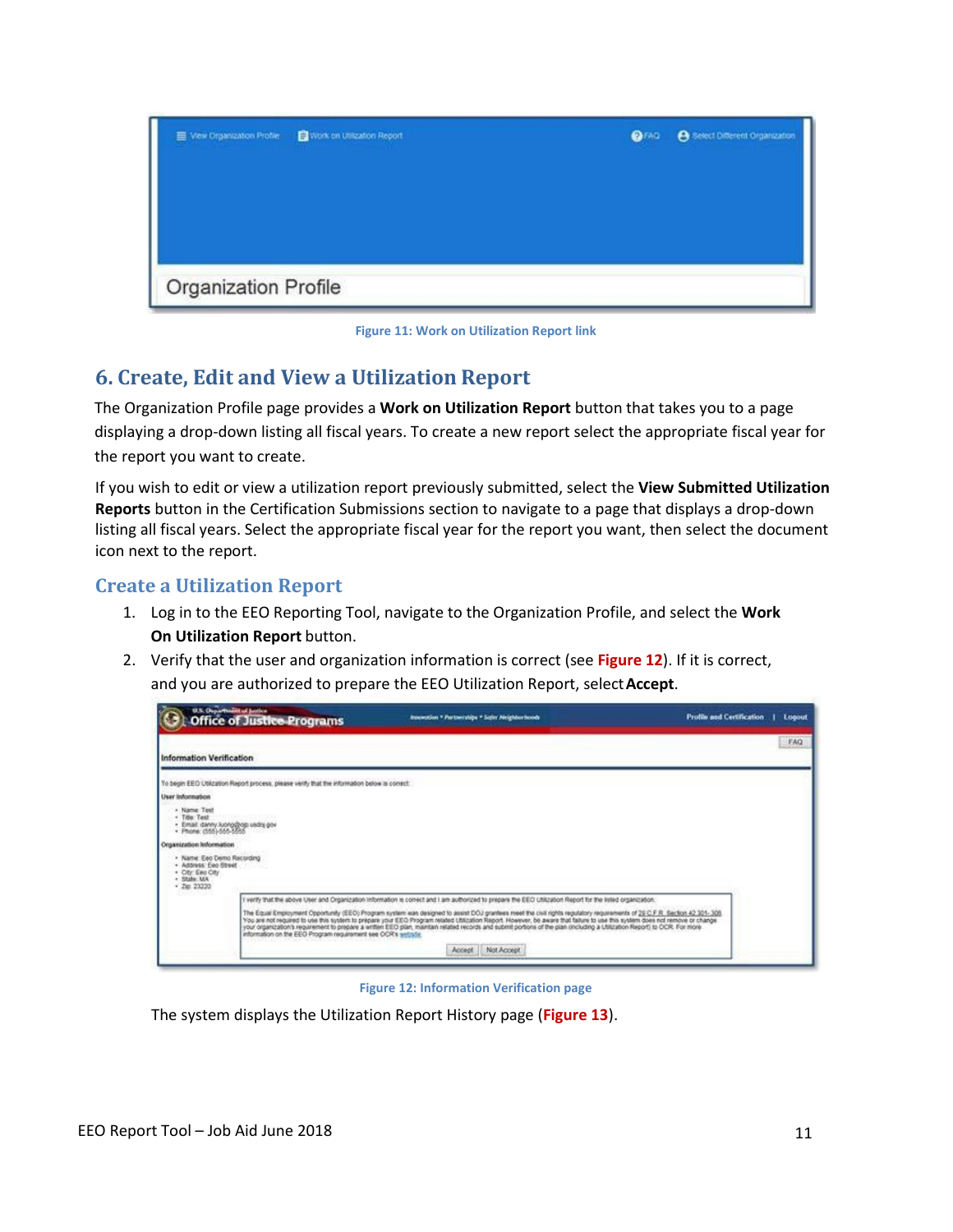| <b>Utilization Report History</b> |                               |  |  |  |  |
|-----------------------------------|-------------------------------|--|--|--|--|
| <b>Fiscal Year</b>                | <b>Available Action</b>       |  |  |  |  |
| <b>Create Reports</b>             |                               |  |  |  |  |
| 2019                              | Create                        |  |  |  |  |
|                                   | <b>Edit Existing Reports</b>  |  |  |  |  |
| 2016                              | Edit                          |  |  |  |  |
|                                   | View Completed/Locked Reports |  |  |  |  |
| 2018                              | <b>View</b>                   |  |  |  |  |
| 2017                              | View                          |  |  |  |  |

#### **Figure 13: Utilization Report History page**

3. Select the appropriate fiscal year report you would like tocreate. The system displays the Seven Steps in Developing an EEO Utilization Report page (**Figure 14**).

| U.S. Chryse Wooder of Justice<br><b>Office of Justice Programs</b>                                                                                                                                          | Jonawatkan * Partnerships * Safer Neighborhoods                                       | <b>Utilization Report</b><br><b>Profile and Certification</b><br>Logout                                                                                                                                                        |
|-------------------------------------------------------------------------------------------------------------------------------------------------------------------------------------------------------------|---------------------------------------------------------------------------------------|--------------------------------------------------------------------------------------------------------------------------------------------------------------------------------------------------------------------------------|
| Seven Steps in Developing an EEO Utilization Report                                                                                                                                                         |                                                                                       | FAQ                                                                                                                                                                                                                            |
| process of completing any of the Steps below and the Step is underticed, clicking on the Step will forward you to start of that section. The EEO Utilization Report includes the following seven steps:     |                                                                                       | This ordine system will guide you in developing an EEO UNIcation Report, which you will be able to print all the end and send to the Office for Civil Rights. If you are intuming to the notine system and have already comple |
| First Step: Introduction                                                                                                                                                                                    |                                                                                       | What materials will I seed to complete the EEO<br>USB2alton Report? Citck here                                                                                                                                                 |
| Provided pretiminary information by posting your organization's nondecrimination policy statement                                                                                                           |                                                                                       | Can I attach documents to the online EEO Utilization                                                                                                                                                                           |
| Second Step: Workforce Analysis                                                                                                                                                                             | <b>Report? Click hors</b>                                                             |                                                                                                                                                                                                                                |
| Reporting on the composition of your workforce in eight broad job categories, cross-classified by race, national origin, and sex                                                                            | Can I cut and paste text into the online EEO Utilization<br><b>Report? Click here</b> |                                                                                                                                                                                                                                |
| <b>Third Step: Labor Market</b>                                                                                                                                                                             | Can I view Historical EEO Utilization Report? Click                                   |                                                                                                                                                                                                                                |
| Retrieving relevant, online Census Bureau labor market data in eight major job categories, cross-classified by race, riational origin, and sex                                                              |                                                                                       | hern                                                                                                                                                                                                                           |
| Fourth Step: Utilization Analysis                                                                                                                                                                           |                                                                                       |                                                                                                                                                                                                                                |
| Comparing your workforce to the relevant labor market to determine whether there is any significant underutionalization in each of the eight broad job callegores based on race.<br>national origin, or sex |                                                                                       |                                                                                                                                                                                                                                |
| Fifth Step: Objectives and Steps                                                                                                                                                                            |                                                                                       |                                                                                                                                                                                                                                |
| Establishing objectives to address any identified underutilization and explaining the steps your organization will take to achieve its objectives.                                                          |                                                                                       |                                                                                                                                                                                                                                |
| Sixth Step: Internal Dissemination Analysis                                                                                                                                                                 |                                                                                       |                                                                                                                                                                                                                                |
| Making a plan for disseminating the completed EEO Utilization Report inside your organization                                                                                                               |                                                                                       |                                                                                                                                                                                                                                |
| Seventh Step: External Dissemination Analysis                                                                                                                                                               |                                                                                       |                                                                                                                                                                                                                                |
| Maring a plan for deseminating the completed EEO Utilization Report outside your organization                                                                                                               |                                                                                       |                                                                                                                                                                                                                                |

**Figure 14: Seven Steps in Developing an EEO Utilization Report page**

4. Select the **First Step: Introduction** link to begin creating the report. Use the **<<Go Back** and **Next Step>>** buttons in the upper right corner to move through the system.

**NOTE:** The system does not support using the browser **BACK** arrow. To return to a previous page, use the **<<Go Back** button only.

- 5. On the Step 1 of 7 Nondiscrimination Policy Statement page, enter your organization's policy into the text box. To upload one supporting document:
	- a. Select the **click here** link to go to the document upload page (**Figure15**).

|                             | <b>Office of Justice Programs</b>                                     |
|-----------------------------|-----------------------------------------------------------------------|
| <b>Documentation Upload</b> | Please click the Browse button to select your document and then click |
| Select Document:            | Browse.                                                               |
| Upload<br>Cancel            |                                                                       |

**Figure 15: Documentation Upload Screen**

- b. Select **Browse…** to locate and select the file.
- c. Select **Upload**.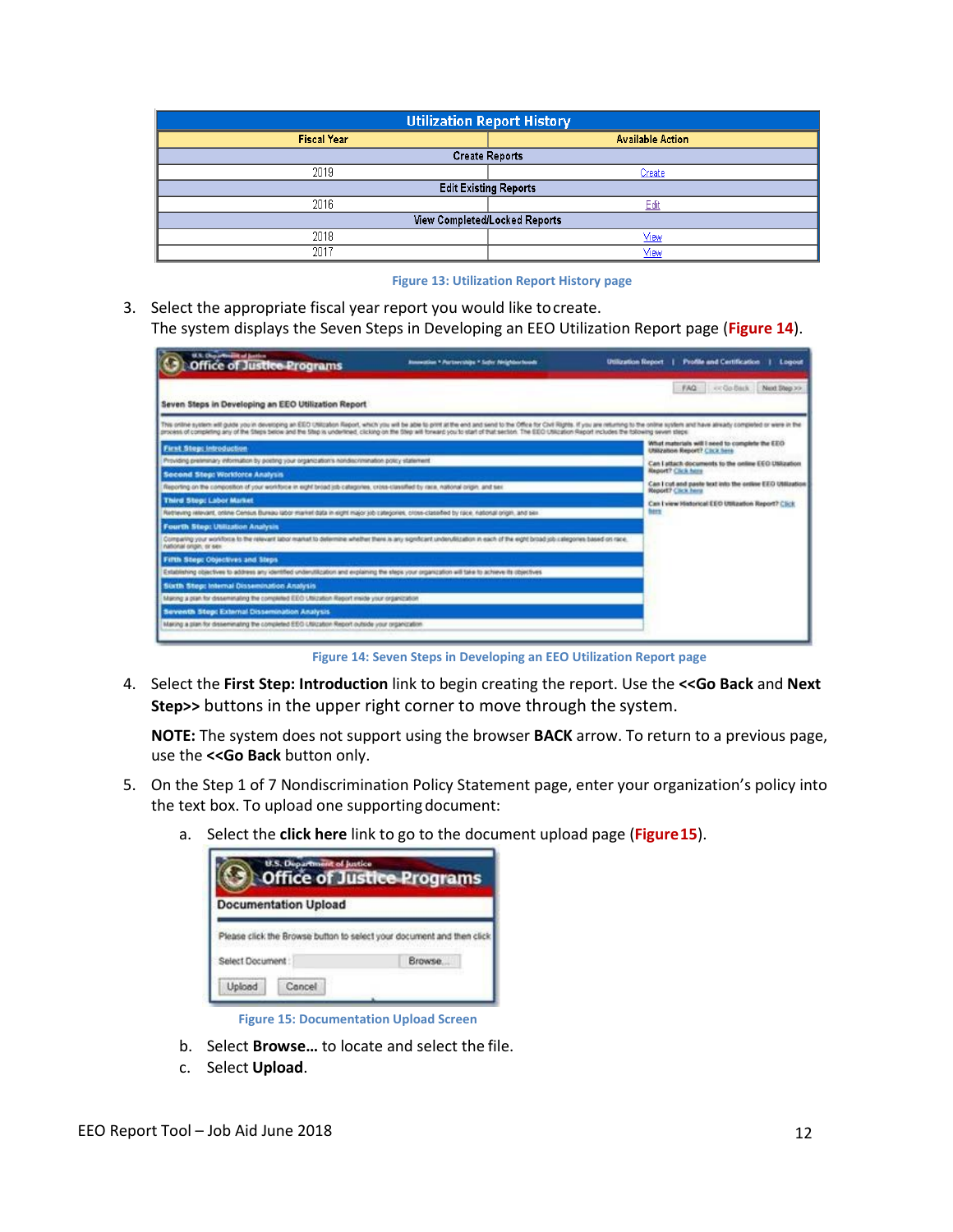- 6. On the Step 2 of 7 Which Organizations should complete Law Enforcement Agency Chart page, indicate whether your organization is a law enforcement agency.
	- a. If you indicate that your organization **is not** a law enforcement agency, enter values into the fields for The Total Number of Employees of Known Race, National Origin, and Sex.
	- b. If you indicate that your organization **is** a law enforcement agency, you are prompted to build a sworn officer chart that includes each of your organization's sworn ranks, from lowest to highest, and the number of employees for each rank classified by race, national origin and sex. Fill in each of the pages as prompted and then move on to step 6below.
- 7. On the Step 2 of 7 Workforce Analysis Chart (**Figure 16**), enter the total number of employees in each job category in the Total column. Then enter the number of employees for each category by gender and race or national origin. Select **Calculate %**.

| <b>STA Disponential Autom</b><br><b>Office of Justice Programs</b><br>œ                                                                                                                                                                                                                                                                                                                                                                  |              |                       |                           |                                      | <b>Seminario * Personnige * Sate Neighborkook</b> |                    |                                  |                                |                           |              |                                                                                                                                                                                                                                          |                                                     |                                                 |                                   | Utilization Report   Fredin and Cartification |                               | Logout          |
|------------------------------------------------------------------------------------------------------------------------------------------------------------------------------------------------------------------------------------------------------------------------------------------------------------------------------------------------------------------------------------------------------------------------------------------|--------------|-----------------------|---------------------------|--------------------------------------|---------------------------------------------------|--------------------|----------------------------------|--------------------------------|---------------------------|--------------|------------------------------------------------------------------------------------------------------------------------------------------------------------------------------------------------------------------------------------------|-----------------------------------------------------|-------------------------------------------------|-----------------------------------|-----------------------------------------------|-------------------------------|-----------------|
| Step 2 of 7<br>Workforce Analysis Chart                                                                                                                                                                                                                                                                                                                                                                                                  |              |                       |                           |                                      |                                                   |                    |                                  |                                |                           |              |                                                                                                                                                                                                                                          |                                                     | FAG.                                            | <b>Jimm</b>                       | : UCGs Back: J. Hent Ship vo.                 |                               |                 |
| For each of the eight ob categories that appear in the road of the Workforce Analysis Chart below, when in the epociphate columns the number of enginy ere cross-classified by race, national origin, and sex. In the<br>"Taba" column please enter the taba mander of employees for that job collegery.<br>The lokal kuntuer of reported employees it: 5<br>Chi a you have entered at of the worldone numbers clinic here   Calculate % |              |                       |                           |                                      |                                                   |                    |                                  |                                |                           |              | For belp in assigning a particular position to use of the style job categories, child here<br>For help in understanding why each job category wide up to 100%, (3LE here<br>For a copy of a blank Workflerox Analysis Chief, click here. |                                                     |                                                 |                                   | R                                             |                               |                 |
|                                                                                                                                                                                                                                                                                                                                                                                                                                          | Take         |                       |                           |                                      |                                                   | <b>State</b>       |                                  |                                |                           |              |                                                                                                                                                                                                                                          |                                                     | <b>Famous</b>                                   |                                   |                                               |                               |                 |
| <b>List Company</b>                                                                                                                                                                                                                                                                                                                                                                                                                      |              | <b>START COMPANY</b>  | <b>The Second</b>         | <b>HILL M. PARK</b><br><b>STARTS</b> | <b>Particular Studio</b><br><b>CALLA LIGHT</b>    | $\sim$             | Climat Figure<br><b>November</b> | Two call beca<br><b>The Ho</b> | <b>CENT</b>               | <b>STATE</b> | <b>Processi</b><br>1,000                                                                                                                                                                                                                 | <b>Jul 44 841</b><br><b><i><u>Selection</u></i></b> | <b>Service and Starts</b><br><b>Change Inch</b> | <b>Service</b>                    | <b>Band Stores</b><br><b>Professor</b>        |                               |                 |
| Official Americans                                                                                                                                                                                                                                                                                                                                                                                                                       | 766<br>ņ.    | 亩<br>$-10%$           | $\sup$                    | 10%<br>e.                            | <b>COM</b><br>W.                                  | Э×<br>œ.           | W.<br>18                         | <b>OW</b>                      | w<br>$\sim$               | m            | $\mathbb{R}$                                                                                                                                                                                                                             | ь<br>$-10$                                          | jos<br>50                                       | <b>C</b> in                       | O.<br>$-28$                                   | ×                             | o.<br>×         |
| Professionals                                                                                                                                                                                                                                                                                                                                                                                                                            | ö.<br>10%    | in.<br>$\overline{a}$ | $0 - 10$                  | $0 - 276$                            | 10 PM                                             | 0 79               | $\frac{1}{2}$<br><b>IBN</b>      | 10%<br>m.                      | ig.<br>12%                | m            | m<br>io.                                                                                                                                                                                                                                 | 0.105                                               | IN.<br><b>IEN</b>                               | 0 10%                             | $\circ$<br><b>Ph</b>                          | ×<br>w                        | 15<br><b>DK</b> |
| achielane                                                                                                                                                                                                                                                                                                                                                                                                                                | 10%          | ĸ<br>10%              | $-99$                     | s.<br>im                             | Tow<br>w                                          | ×<br>$\rightarrow$ | io.<br>10%                       | 75                             | io.<br>1%                 | im.          | a.<br>125                                                                                                                                                                                                                                | 20%<br>¥                                            | in<br>w                                         | E les<br>ĸ.                       | lo:<br>$1$                                    | $\frac{1}{2}$                 | n<br><b>in</b>  |
| <b>Polactos Sendad Santh</b>                                                                                                                                                                                                                                                                                                                                                                                                             | Jes          | F<br> m               | $-0.06$                   | $\frac{1}{2}$<br>m.                  | $\sim$<br>$\overline{a}$                          | in.                | ia.<br>$10\%$                    | 10%<br>in.                     | <b>DW</b>                 | <b>CHA</b>   | <b>RE</b><br><b>IPM</b>                                                                                                                                                                                                                  | ×<br><b>Jan</b>                                     | <b>Izv</b><br><b>SC</b>                         | $\overline{a}$<br><b>Callenge</b> | 10<br>24                                      | $\frac{1}{2}$                 | <b>The</b>      |
| Projective Services, Non-<br>--                                                                                                                                                                                                                                                                                                                                                                                                          | $3$          | b<br>$-100$           | $-94$<br>×                | $\sim$ $\sim$                        | $0 - 0$                                           | $0 - 26$           | R.<br>10%                        | $-99$<br>٠                     | $0 - p$                   | 100          | $-96$<br>×                                                                                                                                                                                                                               | ٠<br>$\sim 10$                                      | $20\%$<br>×                                     | e ja                              | $0 - 04$                                      | œ<br>$\frac{1}{2}$            | ×<br>w          |
| <b><i><u>American</u> Napport</i></b>                                                                                                                                                                                                                                                                                                                                                                                                    | 189          | is.<br><b>In</b>      | n.<br><b>SP</b>           | ×<br>$\mathbb{R}$                    | $\approx$<br><b>Tele</b>                          | <b>in</b><br>量     | $E_{0}$<br>18%                   | ie.<br>$\sqrt{2}$              | 10 <sup>o</sup><br>×      | m            | <b>ISN</b><br>ia.                                                                                                                                                                                                                        | o.<br><b>In</b>                                     | 10<br><b>ISN</b>                                | 10 <sup>o</sup><br>u.             | m.<br><b>Im</b>                               | ×<br>$\overline{\phantom{a}}$ | w<br>w          |
| <b>Builded Craft</b>                                                                                                                                                                                                                                                                                                                                                                                                                     | in.          | 汝<br>$\rightarrow$    | $\mathcal{L}^{\text{NN}}$ | $10^{-11}$<br>10%<br><b>Concert</b>  | ы<br>$\mathbb{R}$                                 | œ<br><b>SOFT</b>   | io.<br>108                       | $\sim 100$                     | $\mathbb{R}^{\mathbb{N}}$ | m            | ы<br> 0                                                                                                                                                                                                                                  | $-10$                                               | 10%<br>is.                                      | 国外                                | li6<br>$\rightarrow$                          | $\overline{\alpha}$           | 5<br>w          |
| <b>International Accounts</b>                                                                                                                                                                                                                                                                                                                                                                                                            | $1$          | 莭<br>10%              | æ<br>25                   | ibs                                  | ×<br>in.                                          | <b>Isu</b>         | 16<br>25                         | $\mathbb{R}^n$                 | <b>DV</b>                 |              | i di<br>12%                                                                                                                                                                                                                              | ÷<br>15%                                            | m                                               | w<br>$\mathbb{R}$                 | $\sqrt{a}$<br>$\Box$ m                        | $\overline{\mathbf{r}}$       | <b>CON</b>      |
| <b>Ratak</b>                                                                                                                                                                                                                                                                                                                                                                                                                             | $\mathbb{R}$ | <b>SON</b>            | loon                      | 50%                                  | <b>LSOW</b>                                       | <b>JON</b>         | <b>Grow</b>                      | bow                            | 00%                       | 50%          | look                                                                                                                                                                                                                                     | DON:                                                | <b>SADRA</b>                                    | <b>SON</b>                        | <b>GON</b>                                    |                               | och lock        |

**Figure 16: Step 2 of 7 Workforce Analysis Chart**

- 8. On Step 3 of 7 Relevant Labor Market Statistics, select the appropriate residential area for your employees in the dropdown(s). Review the relevant statistics in the chart on the next page.
- 9. On Step 4a of 7 Utilization Analysis Chart: Subtraction, review how your Workforce Analysis Chart compares to your area's labor market statistics. Negative numbers indicate underutilization.
- 10. In the text box on Step 4b of 7 Narrative of Interpretation, enter your understanding of the results. Select the **Sample EEO Utilization Report** link to view a sample narrative.

**NOTE:** You may upload more than one supporting document to the Narrative of Interpretation page.

- 11. On Step 5 of 7 Objectives and Steps, list your planned objectives to address any underutilization numbers identified in Step 4 or to maintain your current utilization. You must enter at least one objective.
	- a. Select **AddObjective**.
	- b. Enter the objective and select **Submit**.
	- c. On the Steps to Achieve Objectives page, select **Add Step**.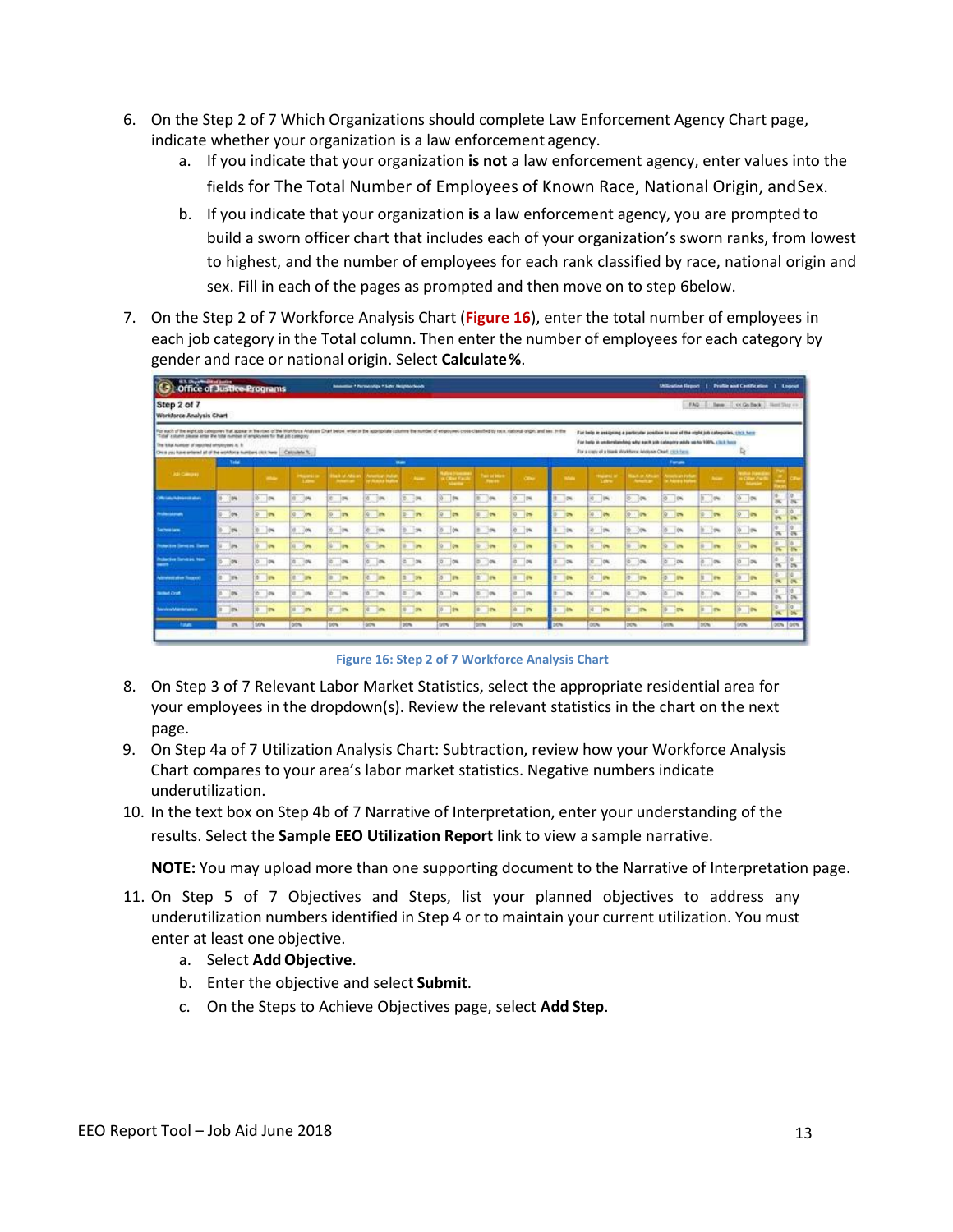- d. Type in the specific step your organization will take to meet the identified objective and select **Submit**. Continue adding all the steps needed to meet the objective and then select **Next Step>>**.
- e. The system displays the Objectives and Steps page, with the newly added Objective and Steps listed. Continue until you have added all the objectives and steps you need. Then select **Next Step>>**.
- 12. On Step 6 of 7 Internal Dissemination, describe how you will disseminate the utilization report within your organization.
- 13. On Step 7 of 7 External Dissemination, describe how you will disseminate the utilization report to external stakeholders and the public. Select **Next Step>>**. The system displays the EEO Utilization Report signature page.
	- a. To review the utilization report, select the PDF icon on the page. Your completed EEO Utilization Report opens in a newtab.
- 14. When you are ready to certify and submit the report to OCR, have the responsible official who has the legal authority to implement your organization's EEO Program enter their name, title, email,and phone in the appropriate fields (see **Figure 17**); then select **Certify and Submit as Final**.

| U.S. Queadmillit of Justice   | <b>Office of Justice Programs</b>                                                                                                                                   | Innovation * Furtherships * Safer Neighburhoods                                                                                                                                              | <b>Profile and Certification</b><br><b>Utilization Report</b><br>Logout                                                                                                                                                                                                                                                                                                                                                                                          |
|-------------------------------|---------------------------------------------------------------------------------------------------------------------------------------------------------------------|----------------------------------------------------------------------------------------------------------------------------------------------------------------------------------------------|------------------------------------------------------------------------------------------------------------------------------------------------------------------------------------------------------------------------------------------------------------------------------------------------------------------------------------------------------------------------------------------------------------------------------------------------------------------|
| <b>EEO Utilization Report</b> |                                                                                                                                                                     |                                                                                                                                                                                              | << Go Back   Certify and Submit as Final<br>FAQ <sup>1</sup>                                                                                                                                                                                                                                                                                                                                                                                                     |
|                               |                                                                                                                                                                     | Refore you substitl your EEO Littlication Report for approval, you must certify it as final. To submit please fill in required fields and click on the "Certify and Submit as Final" button. |                                                                                                                                                                                                                                                                                                                                                                                                                                                                  |
| <b>Name:</b>                  | beniuper                                                                                                                                                            |                                                                                                                                                                                              |                                                                                                                                                                                                                                                                                                                                                                                                                                                                  |
| Title                         | <b>TING IFMS</b>                                                                                                                                                    |                                                                                                                                                                                              |                                                                                                                                                                                                                                                                                                                                                                                                                                                                  |
| Email                         | <b>TROUB INC</b>                                                                                                                                                    |                                                                                                                                                                                              |                                                                                                                                                                                                                                                                                                                                                                                                                                                                  |
| Phone                         | <b>Intraction</b>                                                                                                                                                   |                                                                                                                                                                                              |                                                                                                                                                                                                                                                                                                                                                                                                                                                                  |
|                               | copy to the OCR. To fill in and download a copy of the Certification Form, click here.<br>To open, review and print your complete EEO Utilization Report click here |                                                                                                                                                                                              | information you already entered about your organization. the applicatie federal regulations require you to keep the EEO USIzation Report on file. You are also obliged to make it available to the Office for Divil Rights (OC<br>However, at this time, you do not have to send the EEO Utilization Report to the OCR for review. To claim the exemption from the EEO submission requirement, you must complete Section B of the Certification From and send an |
|                               |                                                                                                                                                                     | If you have any questions regarding the submission process contact OCR by telephone at (202) 307-0690 or by email at EEOPF crimidization gov                                                 |                                                                                                                                                                                                                                                                                                                                                                                                                                                                  |
|                               |                                                                                                                                                                     |                                                                                                                                                                                              |                                                                                                                                                                                                                                                                                                                                                                                                                                                                  |

**Figure 17: EEO Utilization Report Submission page**

- 15. Select **OK** on the notification pop-up.
- 16. The system displays a "congratulations" page. You have completed the utilization report submission process. OCR will review your report and contact you as needed. As a matter of policy OCR reviews all Utilization Reports from recipients with a single award of greater than \$500,000. Utilization Reports from recipients of lesser amounts are also subject of periodic review. To return to the Organization Profile, select the **Profile and Certification** link in upper right corner.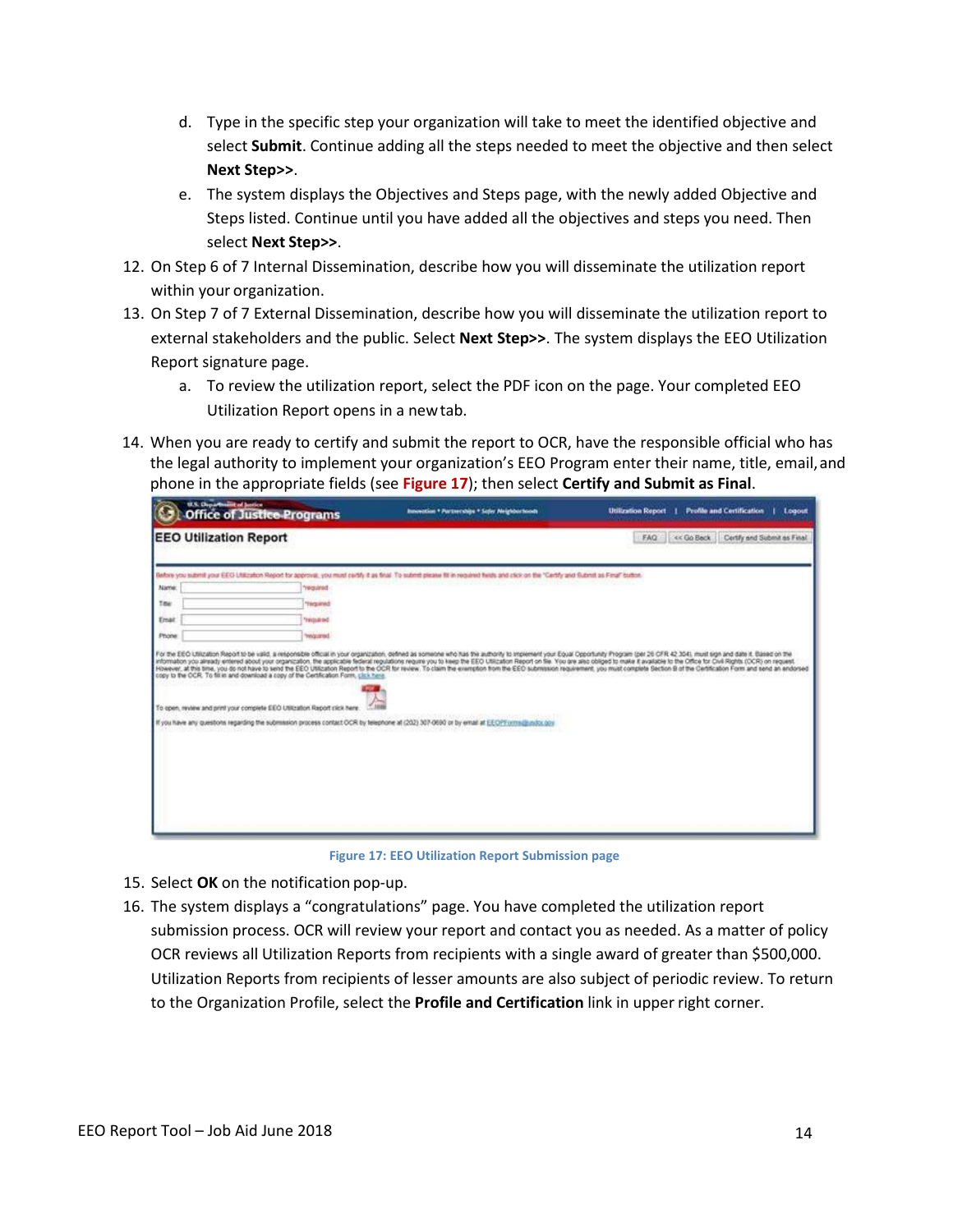#### **Edit and View a utilization report**

- 1. Log in to the EEO Reporting Tool, navigate to the Organization Profile, and select the **Work on Utilization Report** button.
- 2. Verify that the user and organization information is correct (**Figure 18**). If it is, and you are authorized to edit and view the EEO Utilization Report, select**Accept**.



**Figure 18: Information Verification page**

The system displays the Utilization Report History page (**Figure 19**).

| <b>Utilization Report History</b> |                         |  |  |  |  |  |  |
|-----------------------------------|-------------------------|--|--|--|--|--|--|
| <b>Fiscal Year</b>                | <b>Available Action</b> |  |  |  |  |  |  |
| <b>Create Reports</b>             |                         |  |  |  |  |  |  |
| 2019                              | Create                  |  |  |  |  |  |  |
| <b>Edit Existing Reports</b>      |                         |  |  |  |  |  |  |
| 2016                              | Edit                    |  |  |  |  |  |  |
| View Completed/Locked Reports     |                         |  |  |  |  |  |  |
| 2018                              | <u>View</u>             |  |  |  |  |  |  |
| 2017                              | View                    |  |  |  |  |  |  |

**Figure 19: Utilization Report History page**

3. Select the appropriate fiscal year report you want to edit orview. The system displays the Seven Steps in Developing an EEO Utilization Report (**Figure 20**).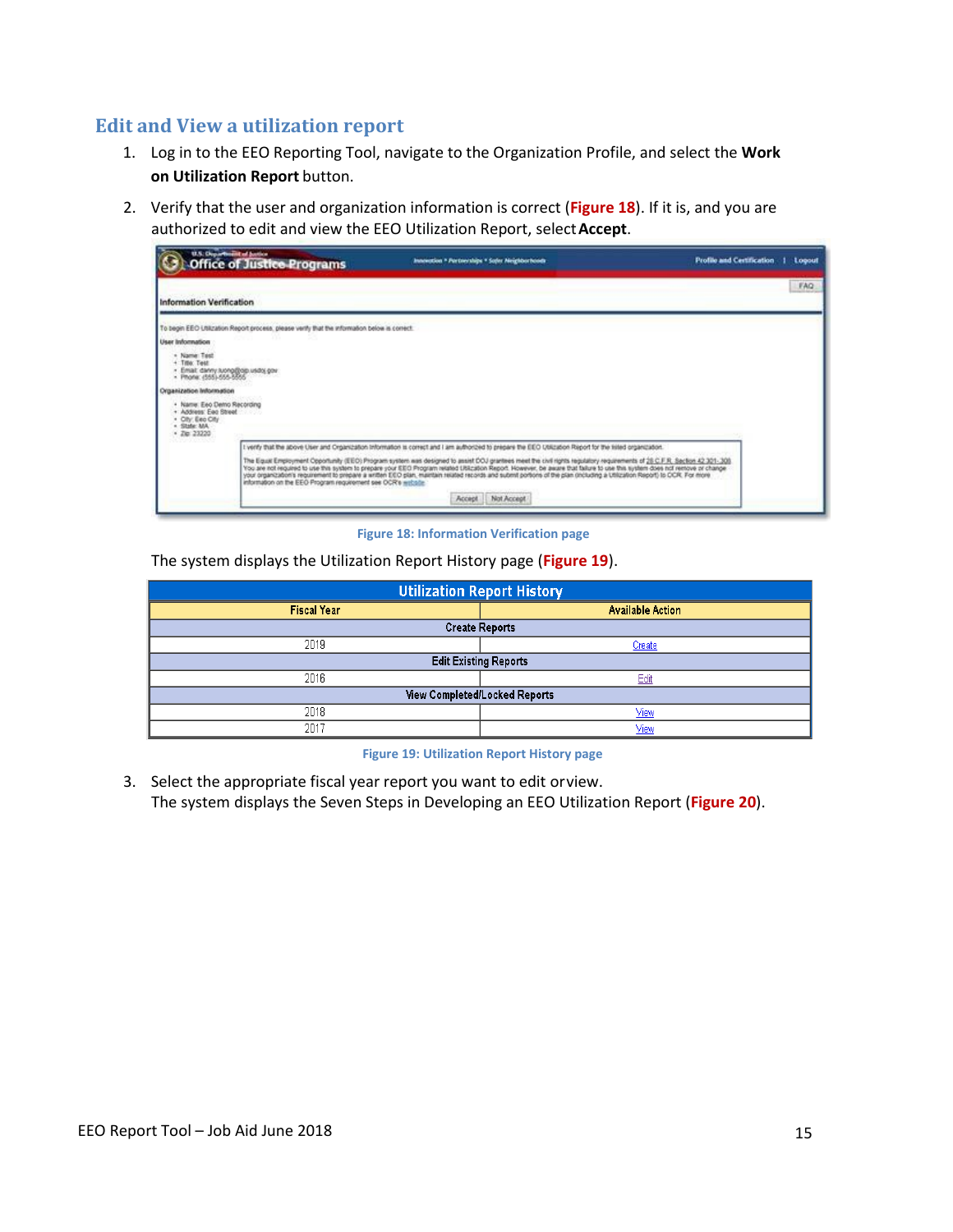| U.S. Orgar manifest of Juntice<br><b>Office of Justice Programs</b>                                                                                                                                     | Innovotion * Fartwrahips * Salv: Neighborhoods                                   | <b>Utilization Report</b><br><b>Profile and Certification</b><br>Logout                                                                                                                                                        |
|---------------------------------------------------------------------------------------------------------------------------------------------------------------------------------------------------------|----------------------------------------------------------------------------------|--------------------------------------------------------------------------------------------------------------------------------------------------------------------------------------------------------------------------------|
| Seven Steps in Developing an EEO Utilization Report                                                                                                                                                     |                                                                                  | FAQ <sup>1</sup><br>or Go Back<br>Next Step >>                                                                                                                                                                                 |
| process of completing any of the Steps below and the Step is underlined, clicking on the Step will forward you to start of that section. The EEO Utilization Report includes the following seven steps: |                                                                                  | This online system will guide you in developing an EEO Utilization Report, which you will be able to print at the end and send to the Office for City Bights. If you are returning to the oriene system and have already compl |
| <b>First Step: Introduction</b>                                                                                                                                                                         | What materials will I need to complete the EEO<br>Utilization Report? Click here |                                                                                                                                                                                                                                |
| Providing pretiminary information by posting your organization's nondiscrimination policy statement                                                                                                     | Can I attach documents to the online EEO Utilization                             |                                                                                                                                                                                                                                |
| <b>Second Step: Workforce Analysis</b>                                                                                                                                                                  | Report? Click here                                                               |                                                                                                                                                                                                                                |
| Reporting on the composition of your workforce in eight broad job categories, cross-classified by race, national origin, and sex                                                                        | Can I cut and paste text into the online EEO Utilization<br>Report? Click Island |                                                                                                                                                                                                                                |
| Third Step: Labor Market                                                                                                                                                                                |                                                                                  | Can I view Historical EEO Utilization Report? Click                                                                                                                                                                            |
| Retrieving relevant, online Census Bureau labor market data in eight major job categories, cross-classried by race, national origin, and sex                                                            |                                                                                  | <b>DEFE</b>                                                                                                                                                                                                                    |
| Fourth Step: Utilization Analysis                                                                                                                                                                       |                                                                                  |                                                                                                                                                                                                                                |
| Comparing your worldoos to the retevant labor market to determine whether there is any significant underublication in each of the eight broad job categories based on race.<br>national origin, or sex  |                                                                                  |                                                                                                                                                                                                                                |
| <b>Fifth Step: Objectives and Steps</b>                                                                                                                                                                 |                                                                                  |                                                                                                                                                                                                                                |
| Establishing objectives to address any identified underutilization and explaining the steps your organization will take to achieve its objectives                                                       |                                                                                  |                                                                                                                                                                                                                                |
| Sixth Step: Internal Dissemination Analysis                                                                                                                                                             |                                                                                  |                                                                                                                                                                                                                                |
| Making a plan for disseminating the completed EEO Utilization Report inside your organization                                                                                                           |                                                                                  |                                                                                                                                                                                                                                |
| Seventh Step: External Dissemination Analysis                                                                                                                                                           |                                                                                  |                                                                                                                                                                                                                                |
| Making a plan for disseminating the completed EEO Utilization Report outside your organization                                                                                                          |                                                                                  |                                                                                                                                                                                                                                |

**Figure 20: Seven Steps in Developing an EEO Utilization Report**

- 4. Select the step(s) you want to edit and view. See [Create a Utilization Report](#page-10-1) section for details regarding each step.
- 5. To review the revised utilization report, select the PDF icon on the page. Your EEO Utilization Report opens in a newtab.
- 6. When you are ready to certify and submit the report to OCR, have the responsible official who has the legal authority to implement your organization's EEO Program enter their name, title, email,and phone in the appropriate fields (see **Figure 21**); then select **Certify and Submit as Final**.

| <b>EEO Utilization Report</b> |                                                                           | FAQ << Go Back Certify and Submit as Final                                                                                                                                                                                                                                                                                                                                                                                                                                                                                                                                                                                                                                                                                                                                                                                                                                                                                                                                                                                                                                                                                         |
|-------------------------------|---------------------------------------------------------------------------|------------------------------------------------------------------------------------------------------------------------------------------------------------------------------------------------------------------------------------------------------------------------------------------------------------------------------------------------------------------------------------------------------------------------------------------------------------------------------------------------------------------------------------------------------------------------------------------------------------------------------------------------------------------------------------------------------------------------------------------------------------------------------------------------------------------------------------------------------------------------------------------------------------------------------------------------------------------------------------------------------------------------------------------------------------------------------------------------------------------------------------|
|                               |                                                                           |                                                                                                                                                                                                                                                                                                                                                                                                                                                                                                                                                                                                                                                                                                                                                                                                                                                                                                                                                                                                                                                                                                                                    |
| "required                     |                                                                           |                                                                                                                                                                                                                                                                                                                                                                                                                                                                                                                                                                                                                                                                                                                                                                                                                                                                                                                                                                                                                                                                                                                                    |
| <b>Terquined</b>              |                                                                           |                                                                                                                                                                                                                                                                                                                                                                                                                                                                                                                                                                                                                                                                                                                                                                                                                                                                                                                                                                                                                                                                                                                                    |
| <b>TRIZULI INS</b>            |                                                                           |                                                                                                                                                                                                                                                                                                                                                                                                                                                                                                                                                                                                                                                                                                                                                                                                                                                                                                                                                                                                                                                                                                                                    |
| beraupert                     |                                                                           |                                                                                                                                                                                                                                                                                                                                                                                                                                                                                                                                                                                                                                                                                                                                                                                                                                                                                                                                                                                                                                                                                                                                    |
|                               |                                                                           |                                                                                                                                                                                                                                                                                                                                                                                                                                                                                                                                                                                                                                                                                                                                                                                                                                                                                                                                                                                                                                                                                                                                    |
|                               |                                                                           |                                                                                                                                                                                                                                                                                                                                                                                                                                                                                                                                                                                                                                                                                                                                                                                                                                                                                                                                                                                                                                                                                                                                    |
|                               | To open, review and print your complete EEO Utilization Report click here | Before you submit your EEO USEcution Report for approval, you must certify it as final. To submit please fill in required fields and click on the "Cartify and Submit as Final" button<br>For the EEO Ublization Report to be valid, a responsible official in your organization, defined as someone who has the authority to implement your Equal Opportunity Program (per 26 OFR 42:304), must sign and date it. Easie<br>information you already entered about your organization. the applicable federal regulations require you to keep the EEO Utilization Report on file. You are also obliged to make it available to the Office for Onli Rights (O<br>However, at this time, you do not have to send the EEO Utication Report to the OCR for review. To claim the exemptor from the EEO submission requirement, you must complete Section B of the Certification Form and send an en<br>copy to the OCR. To fill in and download a copy of the Certification Form, click here.<br>If you have any questions regarding the submission process contact OCR by telephone at (202) 307-0090 or by email at EEOPForms@usbo.gov. |

**Figure 21: EEO Utilization Report Submission page**

7. Select **OK** on the notification pop-up. The system displays a "congratulations" page. You have completed the utilization report submission process. OCR will review your report and contact you as needed.